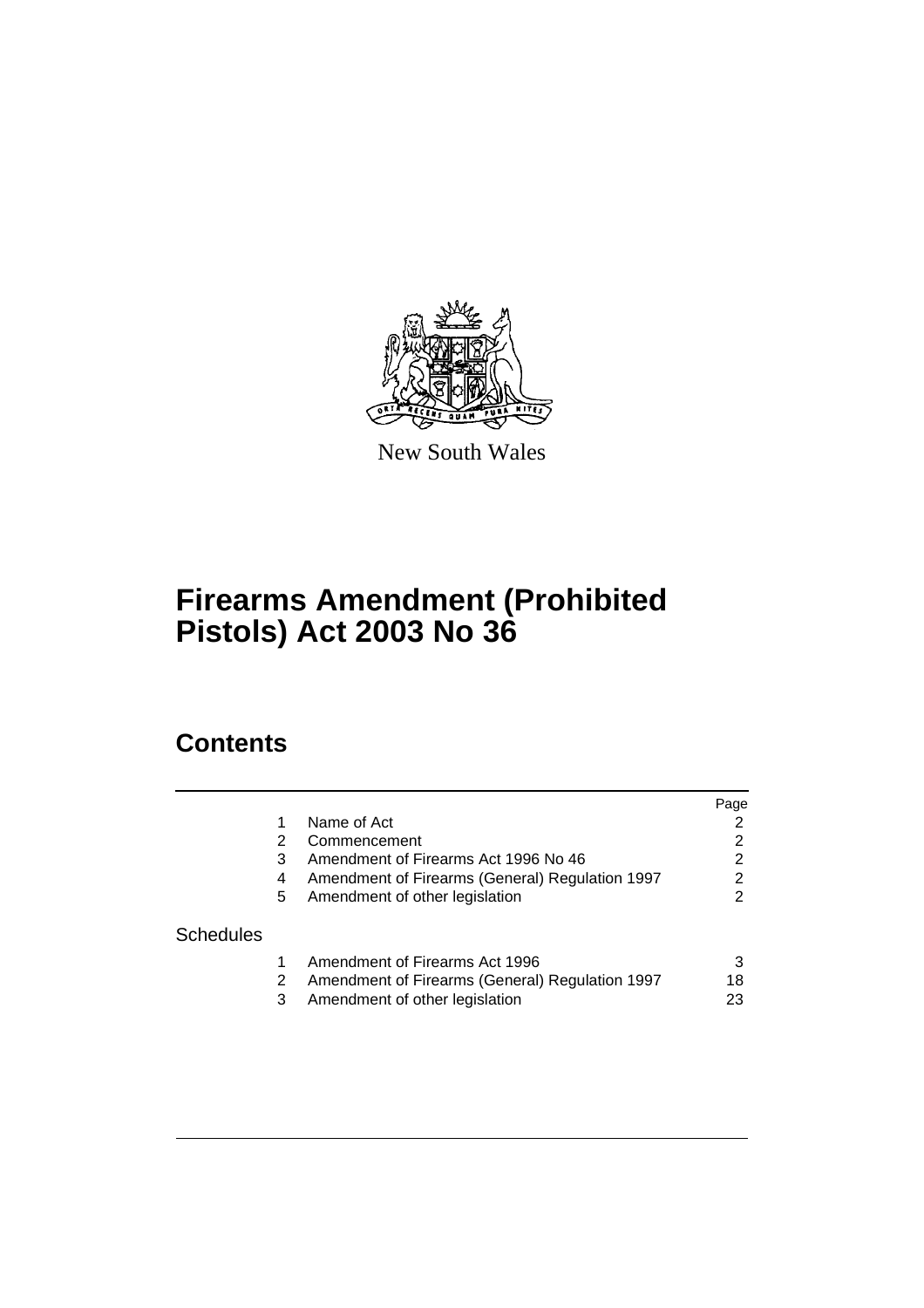**Contents** 

Page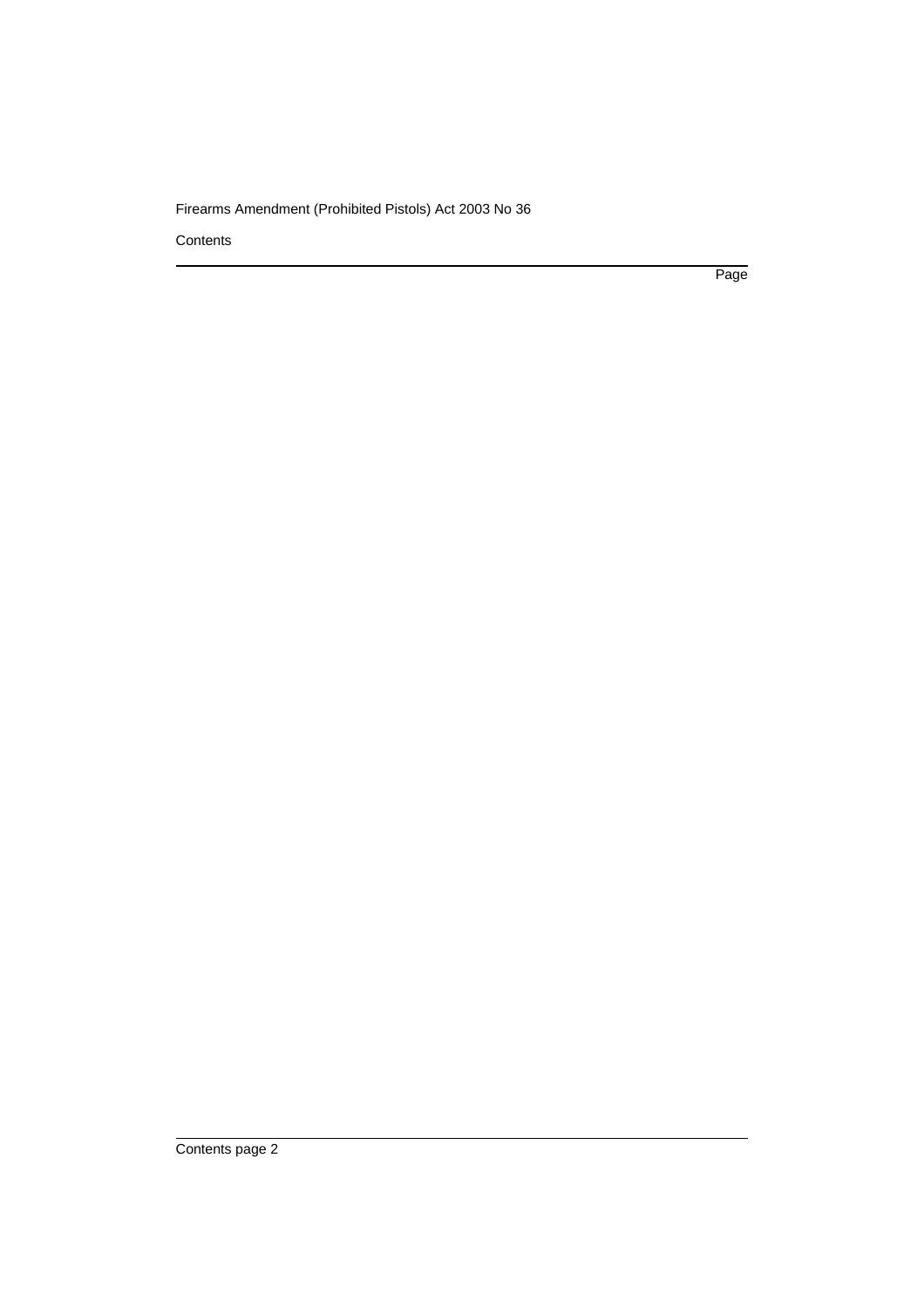

New South Wales

# **Firearms Amendment (Prohibited Pistols) Act 2003 No 36**

Act No 36, 2003

An Act to amend the *Firearms Act 1996* and the *Firearms (General) Regulation 1997* to make further provision in relation to the regulation and control of pistols used for the purposes of sporting target shooting; to provide compensation for surrendering certain pistols; and for other purposes. [Assented to  $2\overline{2}$  July 2003]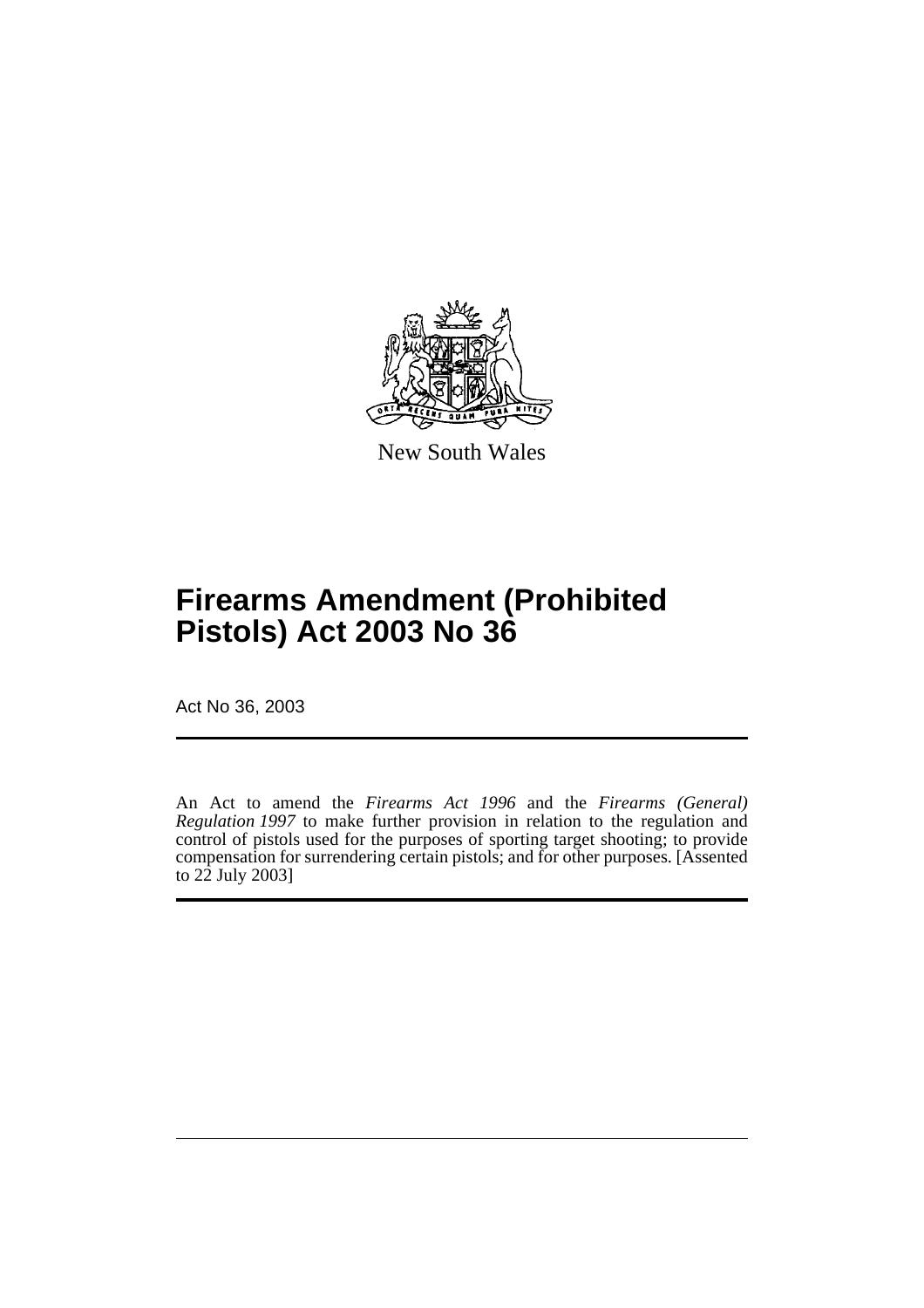## <span id="page-3-0"></span>**The Legislature of New South Wales enacts:**

## **1 Name of Act**

This Act is the *Firearms Amendment (Prohibited Pistols) Act 2003*.

## <span id="page-3-1"></span>**2 Commencement**

This Act commences on a day or days to be appointed by proclamation.

## <span id="page-3-2"></span>**3 Amendment of Firearms Act 1996 No 46**

The *Firearms Act 1996* is amended as set out in Schedule 1.

## <span id="page-3-3"></span>**4 Amendment of Firearms (General) Regulation 1997**

The *Firearms (General) Regulation 1997* is amended as set out in Schedule 2.

## <span id="page-3-4"></span>**5 Amendment of other legislation**

The Acts and the regulation specified in Schedule 3 are amended as set out in that Schedule.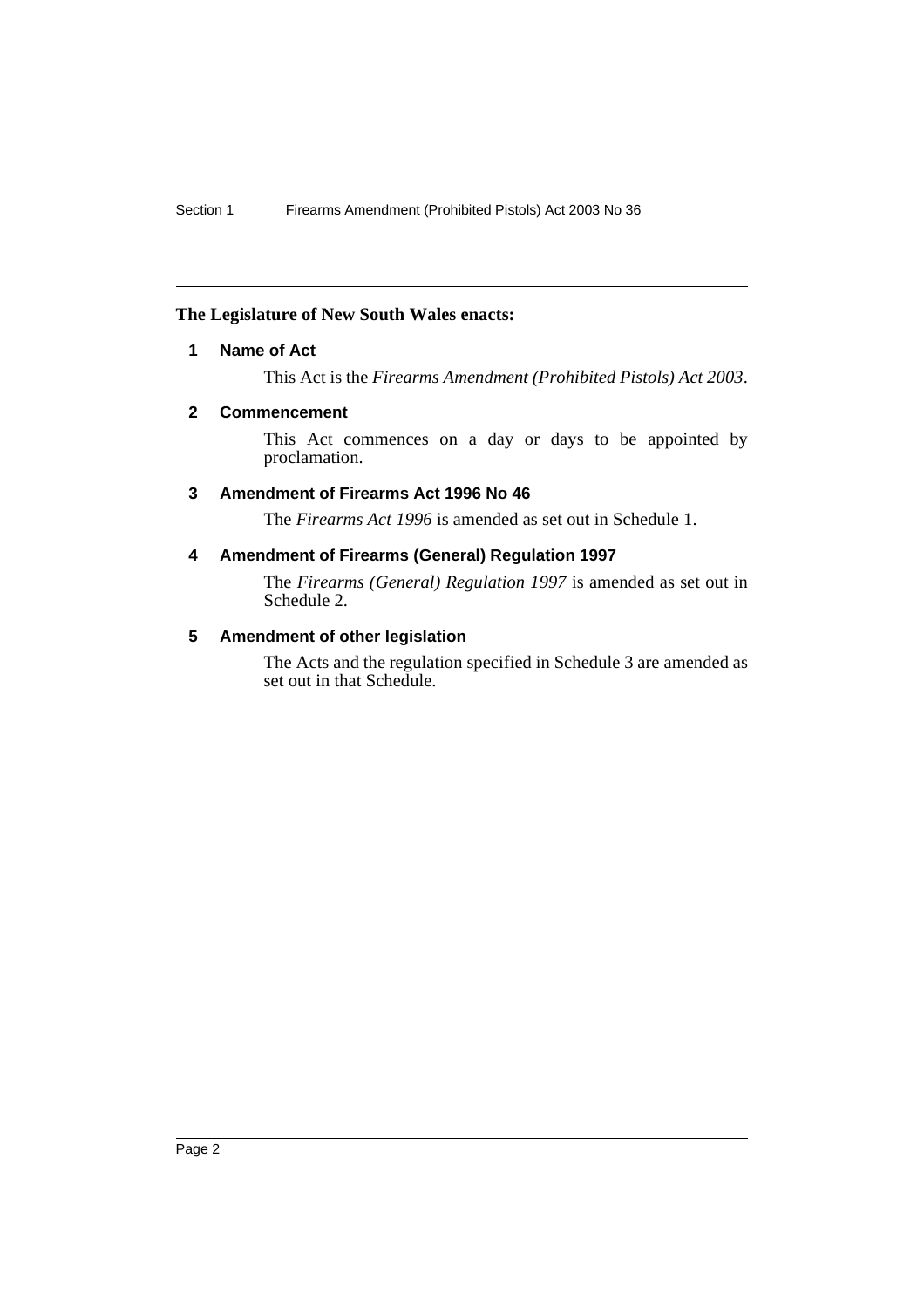Amendment of Firearms Act 1996 Schedule 1

# <span id="page-4-0"></span>**Schedule 1 Amendment of Firearms Act 1996**

(Section 3)

## **[1] Section 4 Definitions**

Insert in alphabetical order in section 4 (1):

*barrel length*, in relation to a pistol, means:

- (a) in the case of a revolver—the distance from the muzzle of the barrel to the breech end immediately in front of the cylinder, or
- (b) in any other case—the distance from the muzzle of the barrel to the point of the breech face (including the chamber) with the top slide forward and the breech face or bolt in a closed position,

and in either case includes an alteration of such kind as is approved by the Commissioner and that has been permanently attached to the barrel of the pistol.

*black powder pistol* means a pistol that:

- (a) uses black powder to propel a projectile, and
- (b) is not capable of being loaded with, or of discharging, breech-loaded metallic cartridges.

*category H (sport/target shooting) licence* means a category H licence that is issued for the purposes of sport/target shooting.

*post-1946 pistol* means a pistol manufactured after 1 January 1946.

*probationary pistol licence* means a category H (sport/target shooting) licence of the kind referred to in section 16A.

*prohibited pistol*—see section 4C.

## **[2] Section 4C**

Insert after section 4B:

## **4C Meaning of "prohibited pistol"**

- (1) In this Act, *prohibited pistol* means any of the following kinds of pistol:
	- (a) a pistol with a calibre of more than .38 inch,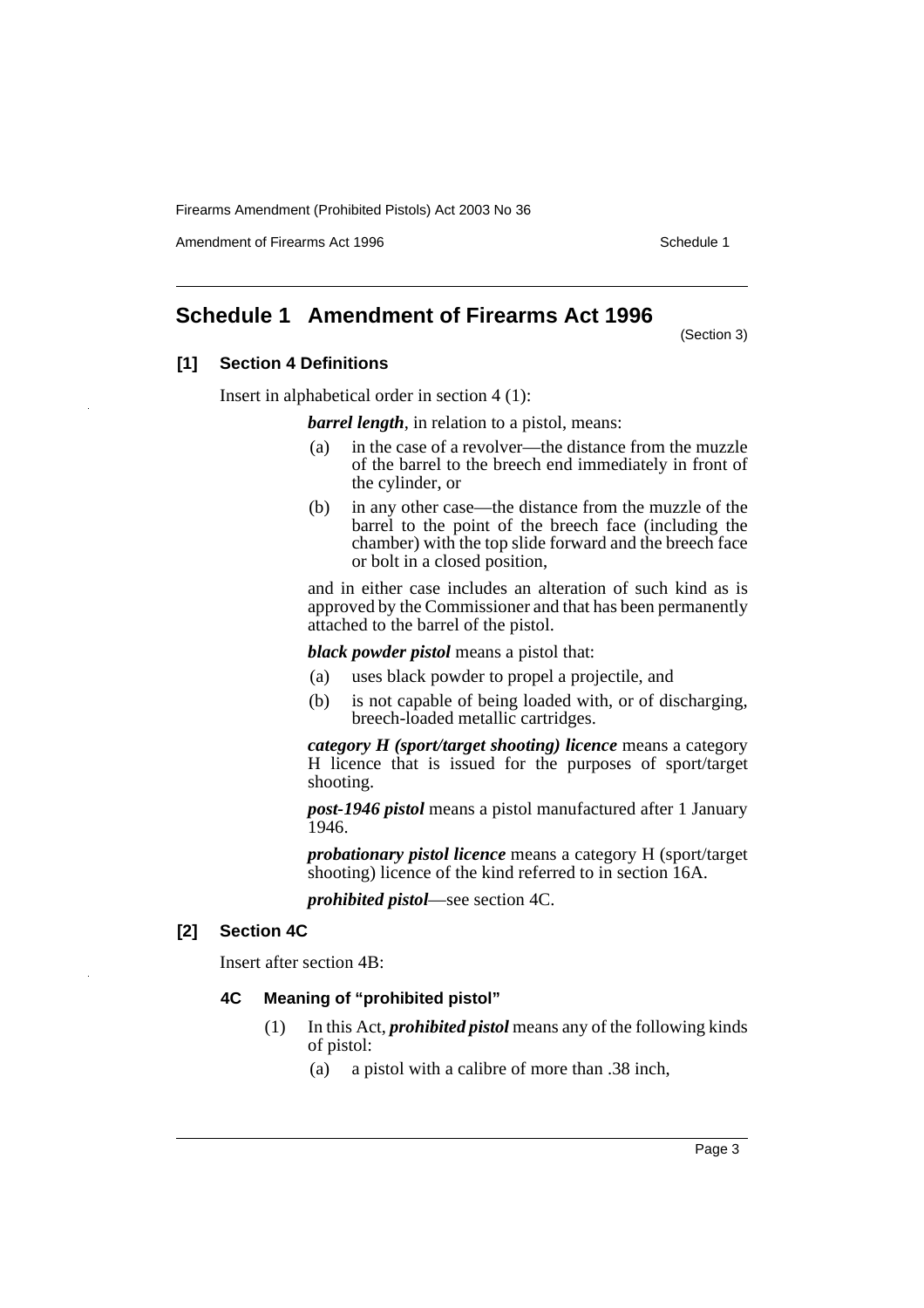- (b) a self-loading pistol with a barrel length of less than 120 mm,
- (c) a revolver with a barrel length of less than 100 mm,

but does not include any such kind of pistol that is a black powder pistol.

**Note.** A prohibited pistol is not a prohibited firearm. Prohibited firearms are listed in Schedule 1 (see definition of **prohibited firearm** in section 4 (1)).

- (2) For the purposes of this Act, any pistol that would be a prohibited pistol:
	- (a) if it did not have something missing from it, or a defect or obstruction in it, or
	- (b) if it were not for the fact that something has been done to it (being something that, in the opinion of the Commissioner, is not in accordance with the recognised specifications for that pistol),

is taken to be a prohibited pistol.

## **[3] Section 8 Licence categories and authority conferred by licence**

Insert at the end of the matter relating to category H licences in section 8 (1):

> In the case of a category H (sport/target shooting) licence, the licensee is authorised to possess or use a registered pistol only for the purposes of participating in competitive shooting activities that are approved by the Commissioner.

> A category H (sport/target shooting) licence does not authorise the possession or use of a prohibited pistol.

## **[4] Section 8 (3)**

Insert "this Act and" after "subject to".

## **[5] Section 12 Genuine reasons for having a licence**

Omit paragraphs (a) and (b) of the matter relating to the genuine reason of firearms collection in the Table to section 12.

Insert instead:

(a) be a current member of a collectors' society or club approved by the Commissioner in accordance with the regulations, and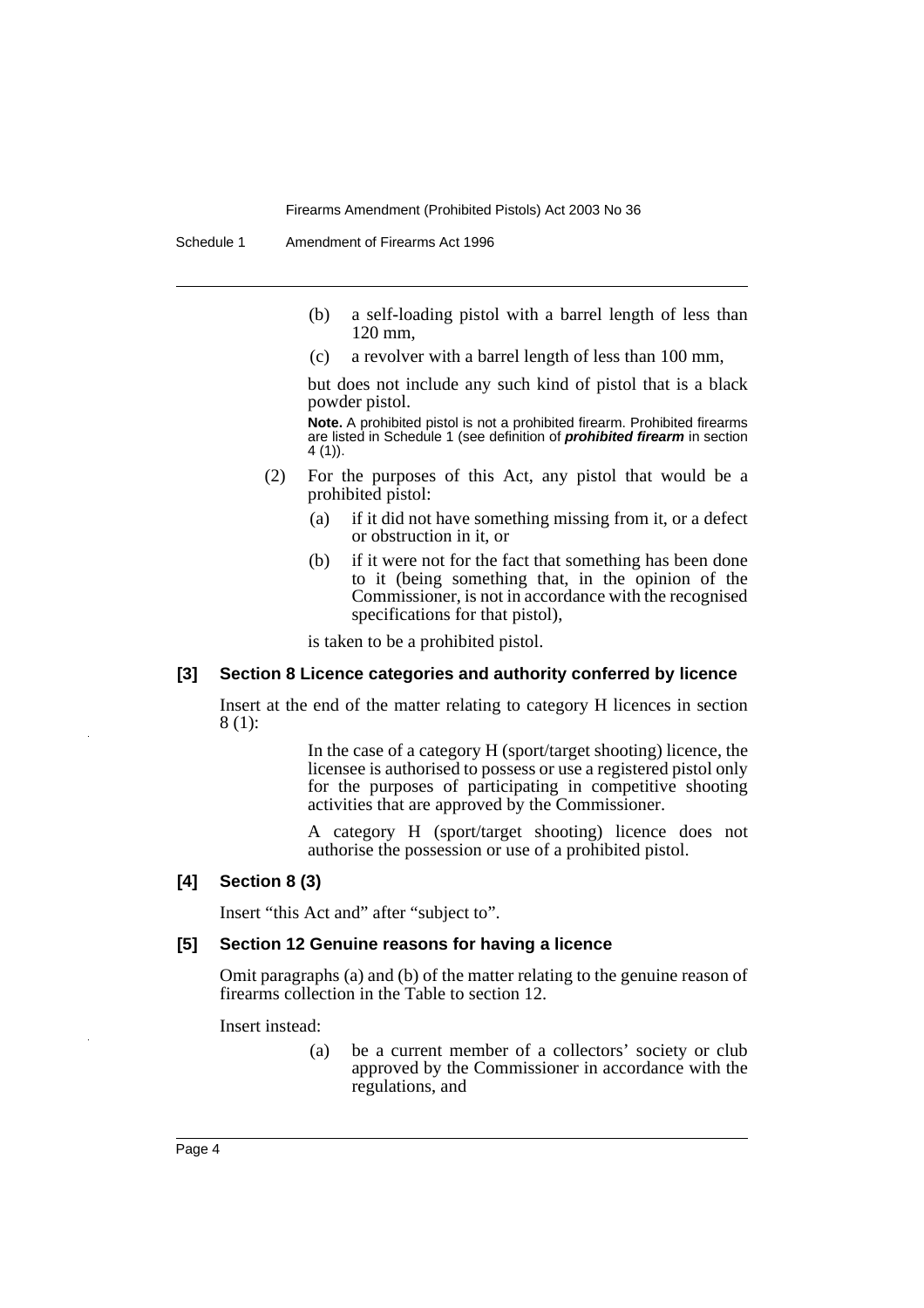Amendment of Firearms Act 1996 Schedule 1

(b) provide a written statement by that collectors' society or club confirming that the applicant's firearms collection has a genuine commemorative, historical, thematic or financial value.

## **[6] Section 16 Category H licences—restrictions on issue**

Insert at the end of the section:

- (2) The Commissioner must not issue a category H (sport/target shooting) licence (other than a probationary pistol licence) to a person unless:
	- (a) the person has previously been issued with a probationary pistol licence, and
	- (b) the probationary pistol licence has expired, and
	- (c) the application for the category H (sport/target shooting) licence is supported by a written statement by the secretary or other relevant office holder of the pistol shooting club of which the person is a member confirming that the person has complied with the conditions specified in section 16A (2).
- (3) Subsection (2) does not apply in relation to a person if the person has previously held a category H (sport/target shooting) licence.

## **[7] Sections 16A and 16B**

Insert after section 16:

#### **16A Probationary pistol licences**

- (1) A category H (sport/target shooting) licence that is issued to a person who has never held such a licence is to be issued as a probationary pistol licence.
- (2) A probationary pistol licence is subject to the following conditions:
	- (a) for the first 6 months of the term of the licence, the licensee must not possess or use a pistol except:
		- (i) while on the premises of a pistol shooting club and under the supervision of a person who is the holder of a category H (sport/target shooting) licence that is not a probationary pistol licence, and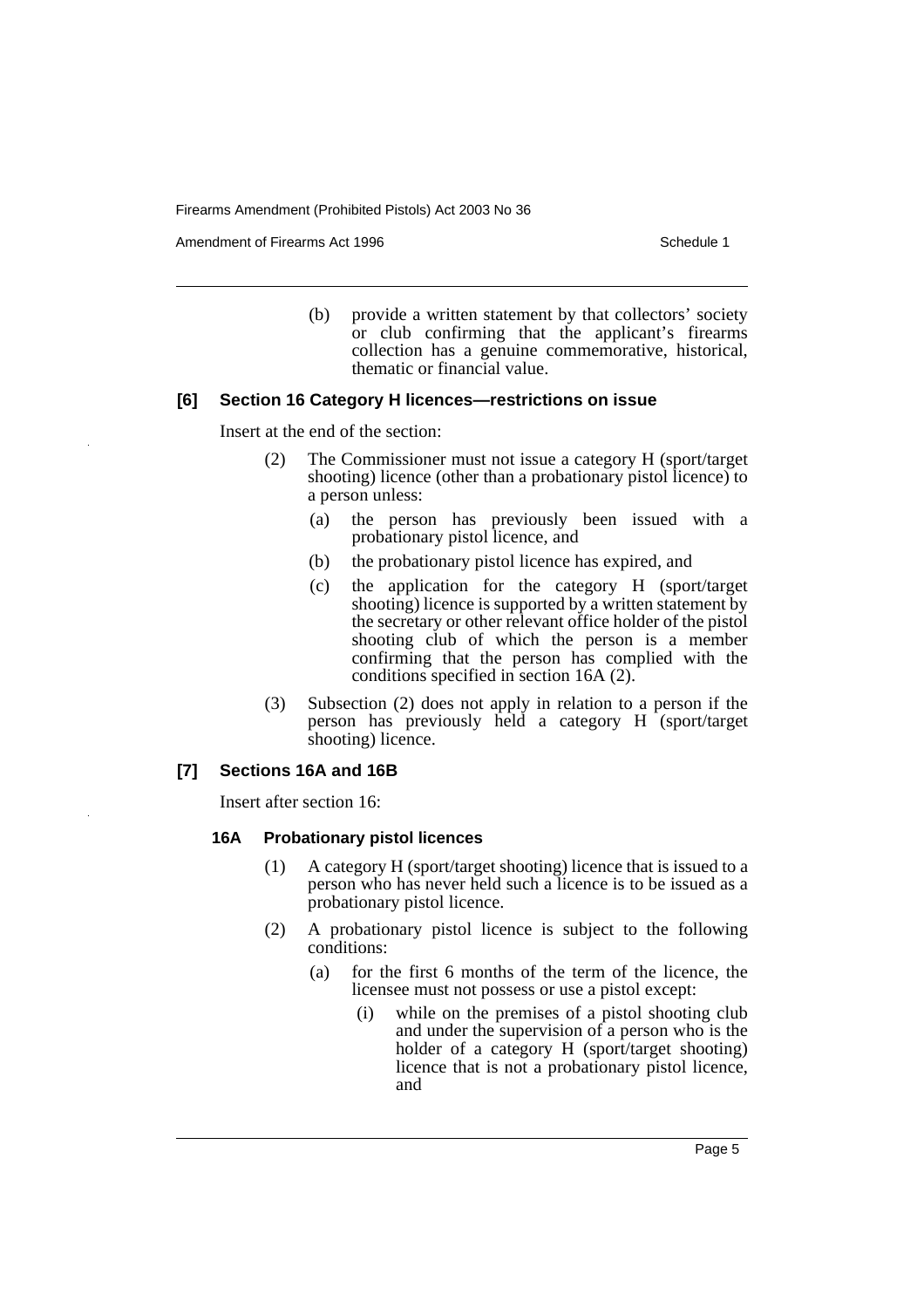Schedule 1 Amendment of Firearms Act 1996

- (ii) in connection with the requirement referred to in paragraph (b),
- (b) the licensee must, by the end of that 6-month period, have completed to the satisfaction of the Commissioner a firearm training and safety training course conducted by the pistol shooting club of which the licensee is a member.
- (3) If:
	- (a) the holder of a probationary pistol licence applies for a category H (sport/target shooting) licence before the term of the probationary pistol licence expires, and
	- (b) the application has not been dealt with by the time the probationary pistol licence expires,

the authority conferred by the probationary pistol licence continues until such time as the person is notified of the issue of, or refusal of, the category H (sport/target shooting) licence.

(4) This section does not limit the conditions to which a probationary pistol licence is subject.

## **16B Special provisions relating to category H (sport/target shooting) licences issued for specialised target pistols**

(1) In this section:

*specialised target pistol* means:

- (a) a self-loading pistol with a barrel length of less than 120 mm, or
- (b) a revolver with a barrel length of less than 100 mm,

that, in the opinion of the Commissioner, is of a distinctive size or shape and is used in International Shooting Sport Federation competition events, but that is not otherwise a prohibited pistol.

(2) The Commissioner may issue a category H (sport/target shooting) licence (referred to in this section as a *special pistol licence*) authorising a person to possess and use a specialised target pistol for the purposes only of participating in such classes of specialised shooting competitions as may be approved by the Commissioner.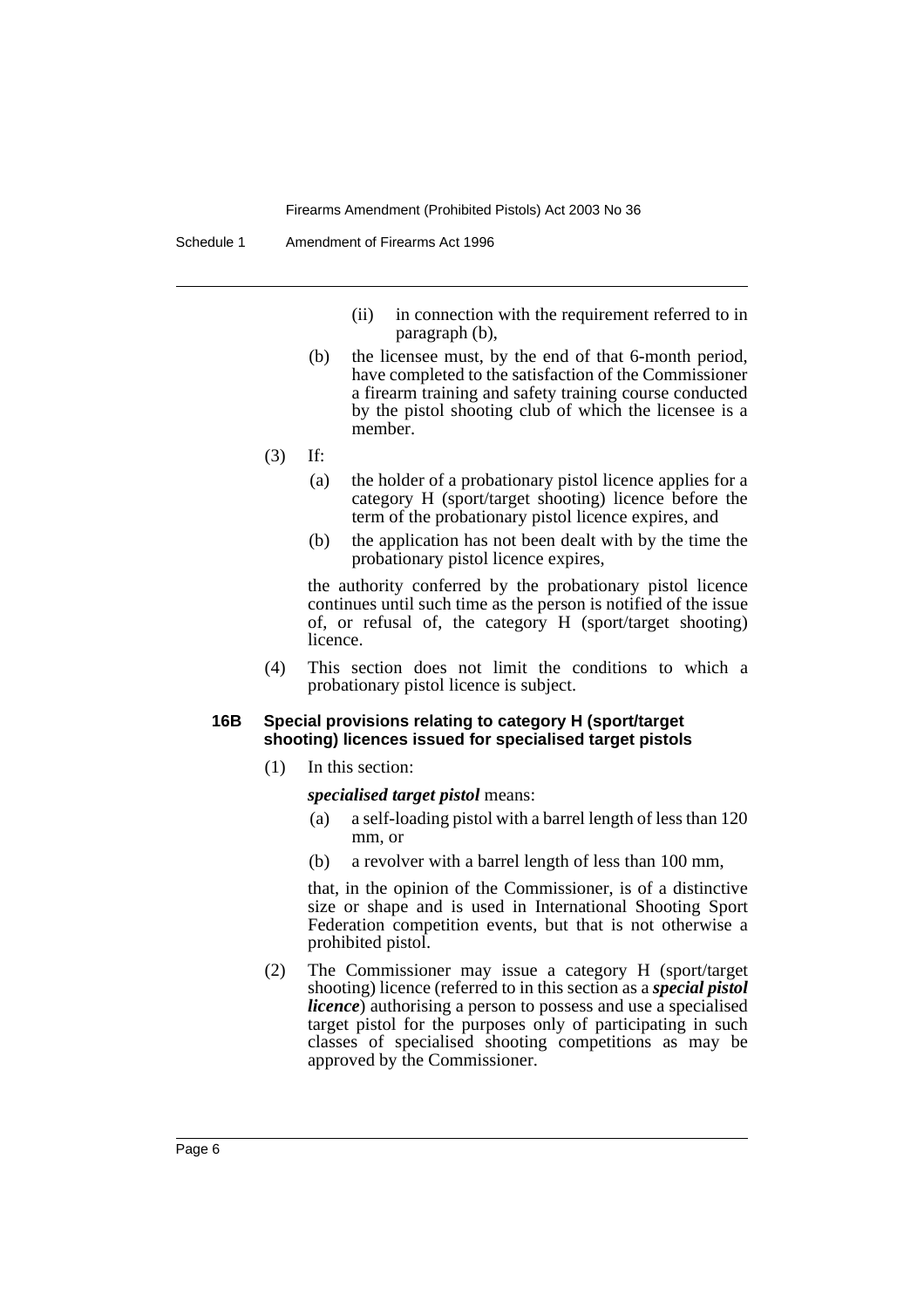Amendment of Firearms Act 1996 Schedule 1

(3) For the avoidance of doubt, a special pistol licence is a type of category H (sport/target shooting) licence, and any requirements under this Act or the regulations that apply to or in respect of a category H (sport/target shooting) licence apply to or in respect of a special pistol licence.

## **[8] Section 17C**

Insert after section 17B:

## **17C Special provisions relating to firearms collector licences (post-1946 pistols)**

The Commissioner may issue a firearms collector licence that authorises a person to possess a post-1946 pistol if:

- (a) the person produces evidence to the Commissioner that the person has been a member of a collectors' society or club for at least one year, and
- (b) the application for the licence is supported by a written statement by the secretary or other relevant office holder of the collectors' society or club of which the person is a member confirming that the part of the person's firearms collection comprising post-1946 pistols has a genuine commemorative, historical, thematic or financial value.

**Note.** See also the Table to section 12 which provides that one of the requirements for the genuine reason of firearms collection is that the applicant for the licence must be a current member of an approved collectors' society or club.

## **[9] Section 20 Firearms collector licences—special conditions**

Insert "or that is a prohibited pistol" after "1900" in section 20 (b).

## **[10] Section 20 (f)**

Insert after section 20 (e):

- (f) in the case of a licence that was in force immediately before the commencement of this paragraph—a post-1946 pistol can only be kept as part of the collection if:
	- (i) the licensee has been a member of a collectors' society or club since 20 December 2002, and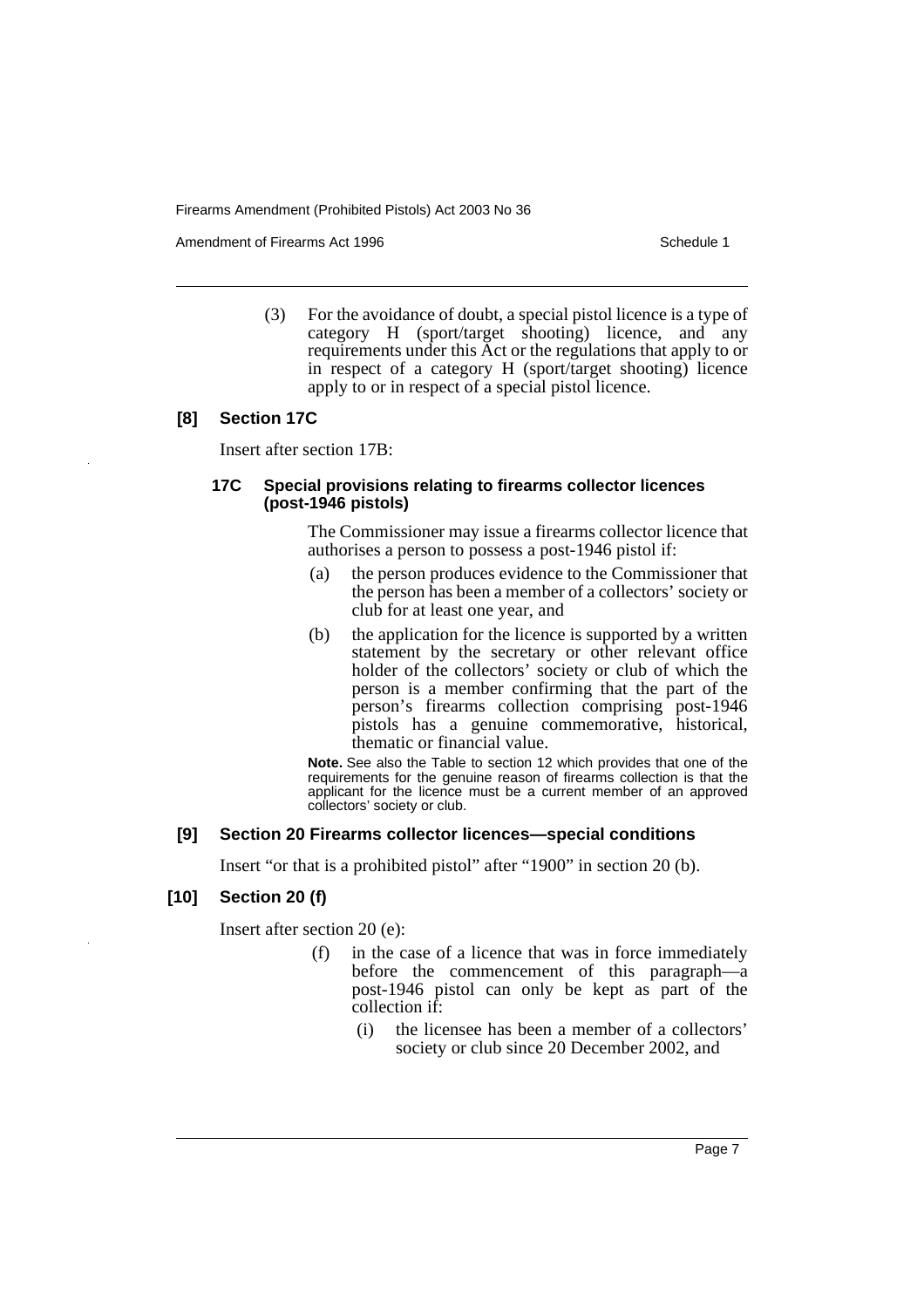Schedule 1 Amendment of Firearms Act 1996

(ii) the licensee provides the Commissioner with a written statement by the secretary or other relevant office holder of the collectors' society or club of which the licensee is a member confirming that the part of the licensee's firearms collection comprising post-1946 pistols has a genuine commemorative, historical, thematic or financial value.

## **[11] Section 21 Term of licence**

Omit "subsection (2)" from section 21 (1). Insert instead "this section".

## **[12] Section 21 (3)**

Insert after section 21 (2):

(3) A probationary pistol licence continues in force from the time it is issued for a period of 12 months unless it is sooner surrendered or revoked or otherwise ceases to be in force.

## **[13] Section 24 Revocation of licence**

Insert after section 24 (2) (c):

(c1) if the Commissioner is satisfied that the licensee, through any negligence or fraud on the part of the licensee, has caused a firearm to be lost or stolen, or

## **[14] Section 31 Permits to acquire firearms**

Insert after section 31 (3):

- (3A) Without limiting subsection (3), the Commissioner must not issue a permit authorising a person who is the holder of a category H (sport/target shooting) licence (including a probationary pistol licence) to acquire a pistol unless the application for the permit is supported by a written statement by the secretary or other relevant office holder of the pistol shooting club in respect of which the person's genuine reason for having the licence has been established:
	- (a) confirming that the person has adequate storage arrangements (as specified under this Act) in relation to the safe keeping of the pistol, and
	- (b) specifying the shooting activities for which the pistol is required.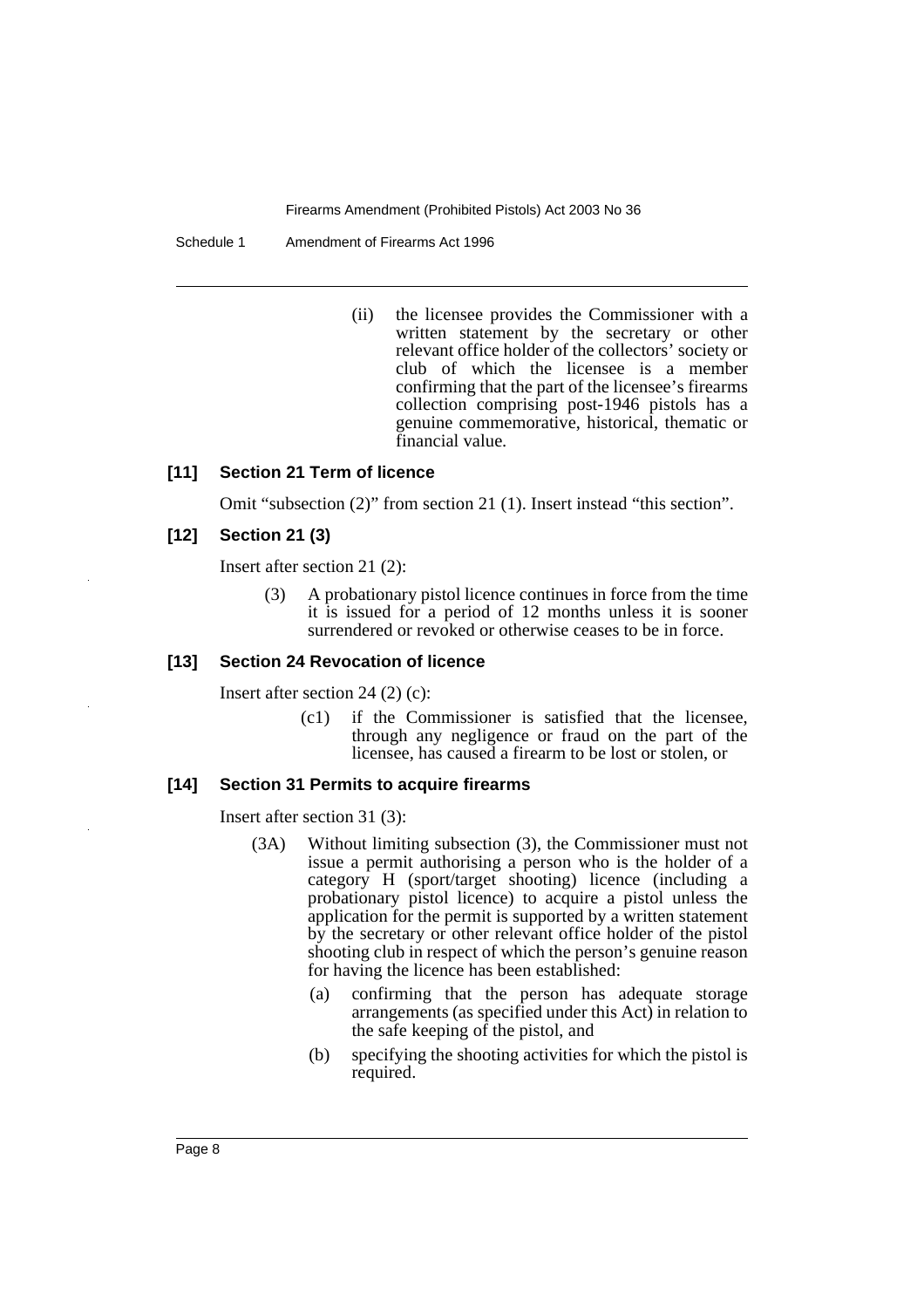Amendment of Firearms Act 1996 Schedule 1

- (3B) In the case of a person who is the holder of a probationary pistol licence, and without limiting subsections  $(3)$  and  $(3A)$ , the Commissioner:
	- (a) during the initial probationary period referred to in section 16A (2)—must not issue a permit authorising the person to acquire any kind of pistol, and
	- (b) during the remainder of the term of the licence—may only issue a total of 2 permits authorising the person to acquire no more than 2 pistols, any one of which (subject to subsection (3C)) is:
		- (i) a centrefire pistol, or
		- (ii) a rimfire pistol with a calibre of no more than .22 inch, or
		- (iii) an air pistol with a calibre of no more than .177 inch, or
		- (iv) a black powder pistol.
- (3C) However, nothing in subsection (3B) (b) authorises the holder of a probationary pistol licence to possess a centrefire pistol and a rimfire pistol at the same time.

## **[15] Section 51E**

Insert after section 51D:

## **51E Possession or use of pistols fitted with magazines of more than 10 round capacity**

A person who is the holder of a category H (sport/target shooting) licence must not possess or use a pistol fitted with a magazine that has a capacity of more than 10 rounds.

Maximum penalty: imprisonment for 14 years.

## **[16] Section 58 Possession of spare barrels for firearms**

Insert "(other than a prohibited pistol)" after "a firearm".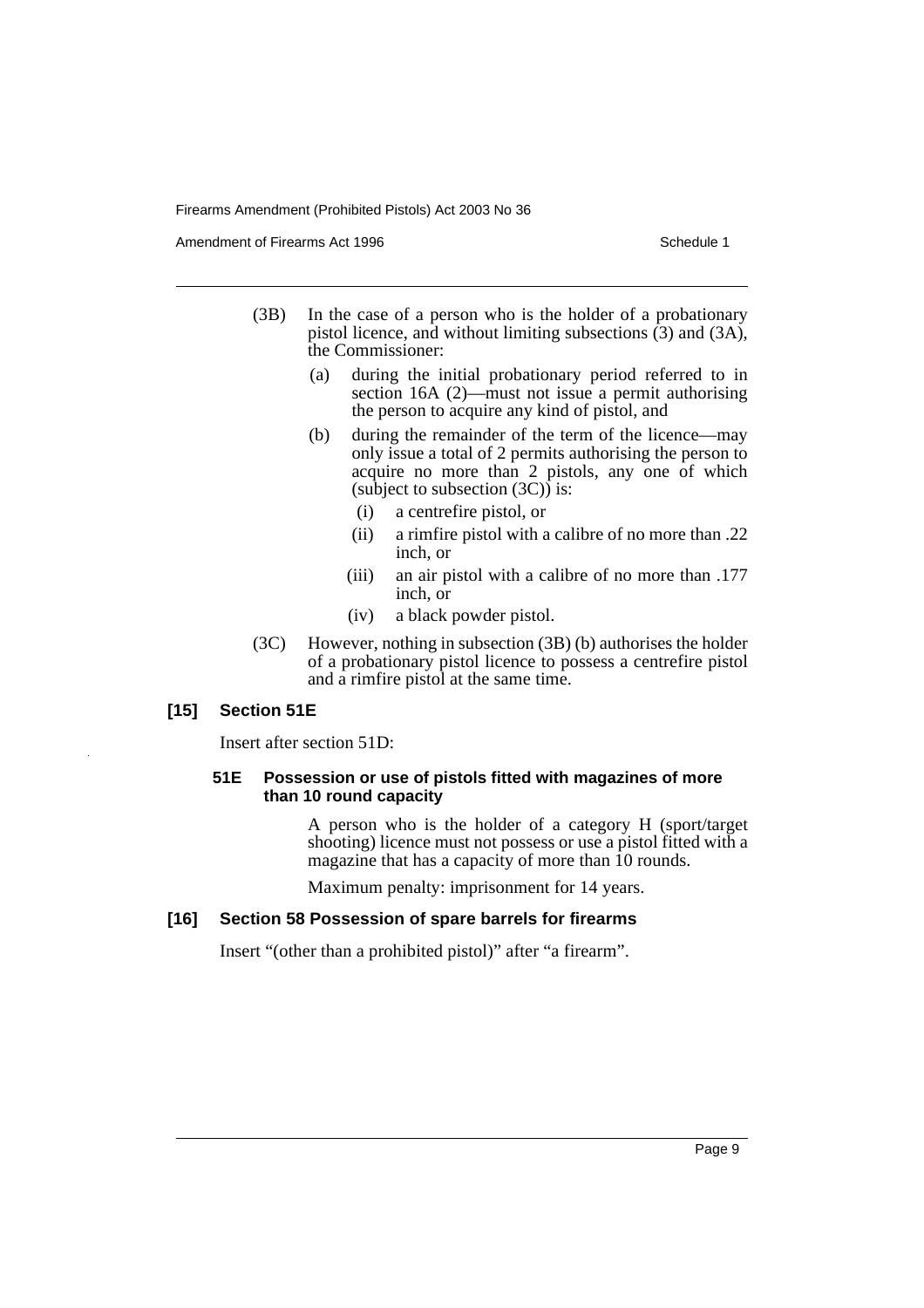Schedule 1 Amendment of Firearms Act 1996

## **[17] Section 58 (2)**

Insert at the end of section 58:

(2) A person must not possess a barrel for a prohibited pistol unless the person is authorised by a licence or permit to possess the pistol or barrel.

Maximum penalty: imprisonment for 5 years.

#### **[18] Section 60 Disposal of firearms by unauthorised persons**

Insert "(except as provided by section 82A)" after "must" in section 60 (1).

## **[19] Section 63 Converting firearms**

Insert after section 63 (1):

(1A) A person must not, unless authorised to do so by a permit, alter the construction or action of a pistol that is not a prohibited pistol so as to convert it into a prohibited pistol.

Maximum penalty: imprisonment for 10 years.

#### **[20] Section 78**

Omit the section. Insert instead:

## **78 Compensation for surrendering prohibited pistols and post-1946 pistols**

(1) In this section and in section 78A:

*buyback period* means the period starting on the commencement of this section (as substituted by the *Firearms Amendment (Prohibited Pistols) Act 2003*) and ending 6 months later (or such longer period as may be prescribed by the regulations).

- (2) A person who is the holder of a category H (sport/target shooting) licence that was in force immediately before the start of the buyback period is entitled to be paid compensation by the State for any registered prohibited pistol in the person's possession if:
	- (a) the person was, immediately before the date on which the buyback period starts, authorised by the licence to possess the pistol, and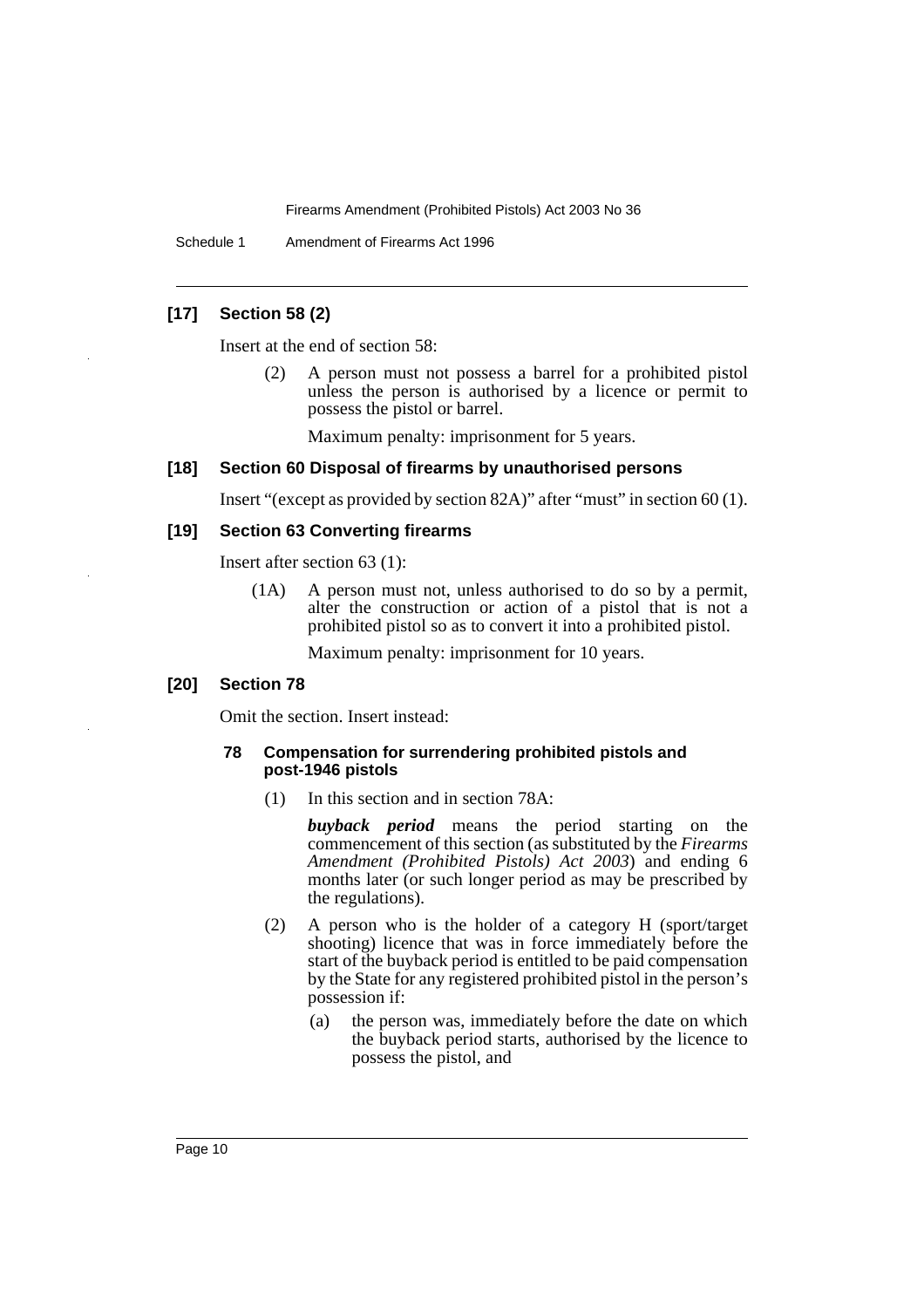Amendment of Firearms Act 1996 Schedule 1

- (b) the pistol is surrendered to a police officer or other member of NSW Police during the buyback period.
- (3) A person who is the holder of a firearms dealer licence that was in force immediately before the start of the buyback period is entitled to be paid compensation by the State for any prohibited pistol in the person's possession if the pistol:
	- (a) was acquired or ordered by the person before 20 December 2002, and
	- (b) is surrendered to a police officer or other member of NSW Police during the buyback period.
- (4) A person who is the holder of a firearms collector licence that was in force immediately before the start of the buyback period is entitled to be paid compensation by the State for any registered post-1946 pistol in the person's possession if:
	- (a) the person was, immediately before the date on which the buyback period starts, authorised under this Act or the regulations to possess the pistol as part of the person's firearms collection, and
	- (b) the person is unable to comply with section 20 (f), and
	- (c) the pistol is surrendered to a police officer or other member of NSW Police during the buyback period.
- (5) The amount of compensation payable for surrendering a prohibited pistol or post-1946 pistol under this section is the amount specified in respect of the pistol in the valuation list approved by the Commissioner for the purposes of this section. That list is to be made publicly available in such manner as the Commissioner determines.
- (6) If a person who is entitled to be paid compensation for surrendering a pistol under this section establishes that the approved valuation list does not take into account any modification or other thing that may relate to the true value of the pistol (being a modification or thing that has not been valued in relation to the pistol in accordance with the valuation list), the Commissioner may refer the dispute to an independent pistol evaluation panel constituted by the Commissioner for the purposes of this section. Such a panel is to comprise persons who, in the opinion of the Commissioner, are suitably qualified to assess the value of pistols surrendered under this section.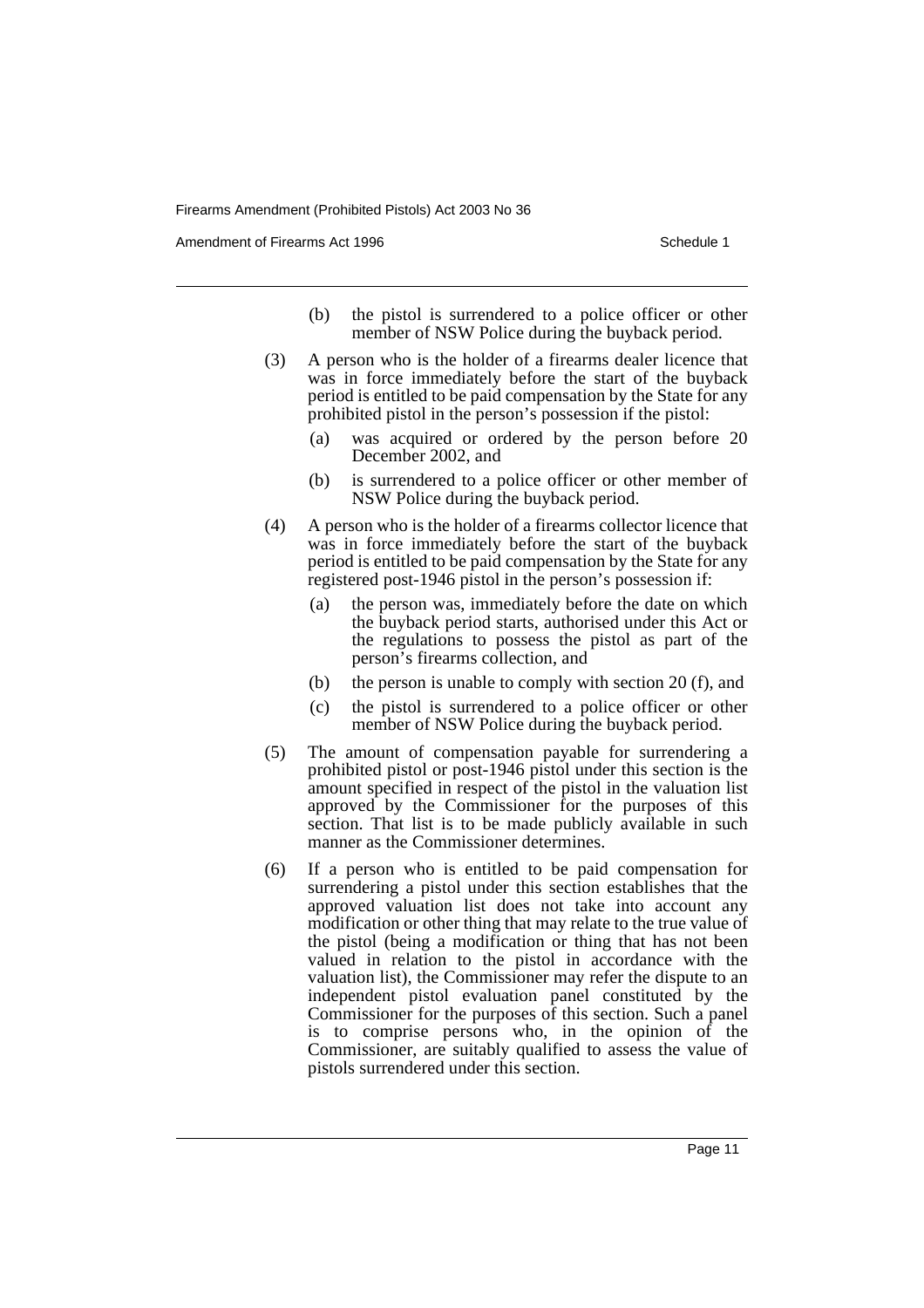Schedule 1 Amendment of Firearms Act 1996

- (7) The panel is to determine any such valuation dispute referred to it. Any such determination may include a recommendation to the Commissioner as to the value of any modification or other thing that is the subject of the dispute.
- (8) The panel's determination is final and is not subject to any appeal or review.
- (9) Any prohibited pistol or post-1946 pistol that is surrendered under this section is forfeited to the Crown after compensation for the pistol has been paid in accordance with this section.
- (10) The Commissioner is to make arrangements:
	- (a) for the manner in which prohibited pistols and post-1946 pistols are to be surrendered under this section, and
	- (b) for the manner in which compensation under this section is to be paid, and
	- (c) for the disposal or destruction of, or for otherwise dealing with, pistols that are to be surrendered under this section.

## **[21] Section 78A**

Omit section 78A. Insert instead:

## **78A Compensation for surrendering other items**

The regulations may make provision for or with respect to the payment of compensation by the State in relation to the surrendering, during the buyback period, of any one or more of the following:

- (a) pistols that are not prohibited pistols,
- (b) post-1946 pistols that the holder of a firearms collector licence is authorised under this Act or the regulations to possess as part of the licensee's firearms collection,
- (c) firearm parts and accessories in relation to prohibited pistols,
- (d) pistol magazines with a capacity of more than 10 rounds,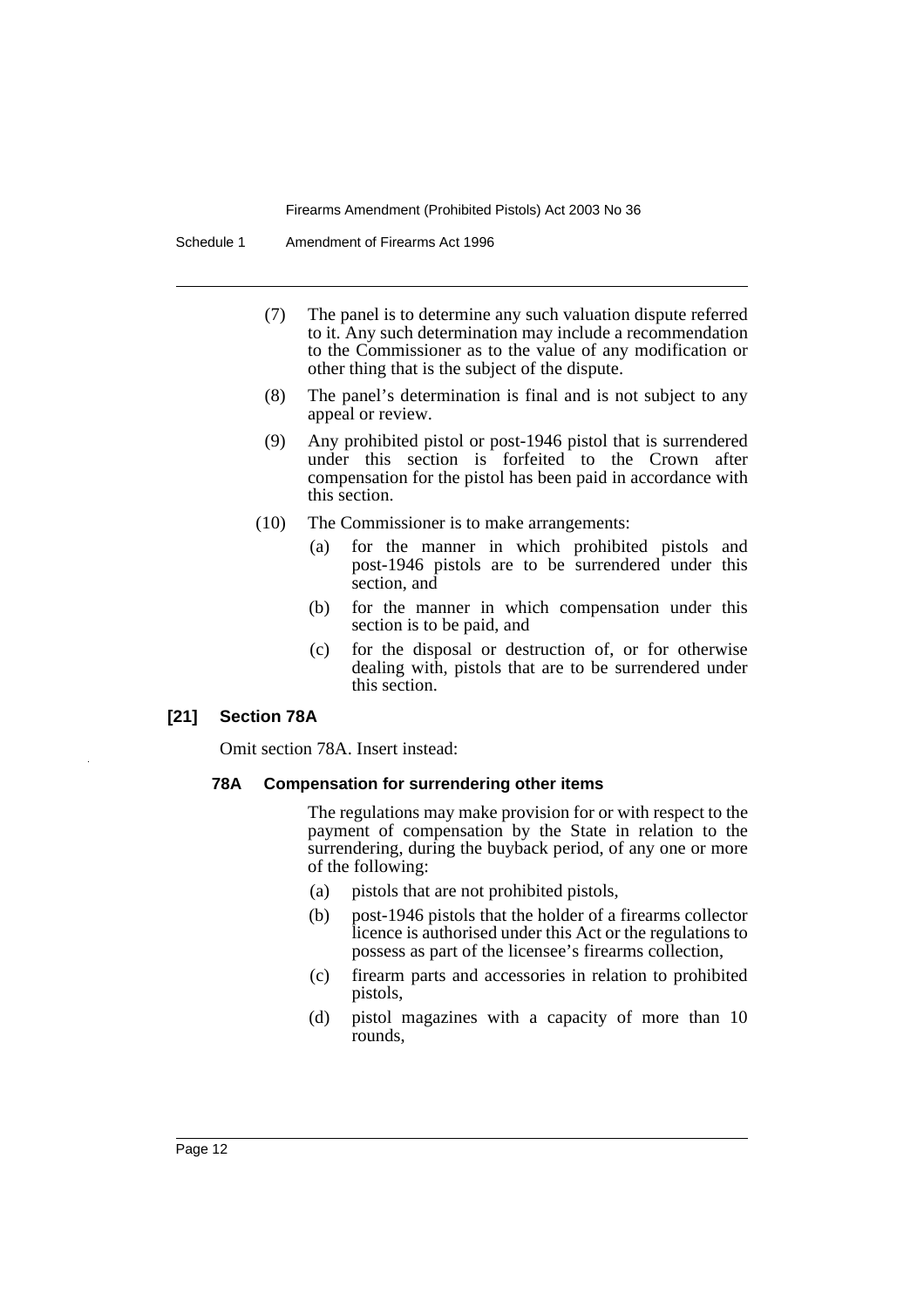Amendment of Firearms Act 1996 Schedule 1

(e) such other things in relation to prohibited pistols and post-1946 pistols as may be prescribed by the regulations.

## **[22] Section 79**

Omit the section. Insert instead:

## **79 Disclosure by health professionals of certain information**

- (1) If a health professional is of the opinion that a person to whom the health professional has been providing professional services may pose a threat to public safety (or a threat to the person's own safety) if in possession of a firearm, the health professional may inform the Commissioner of that opinion.
- (2) A health professional is not subject to any criminal or civil liability, including liability for breaching any duty of confidentiality, if the health professional informs the Commissioner in good faith of the health professional's opinion referred to in subsection (1).
- (3) In this section:

*health professional* means any of the following persons:

- (a) a medical practitioner, psychologist, nurse or social worker,
- (b) a person who provides professional counselling services,
- (c) a person who is of such other class of health professional as may be prescribed by the regulations.

## **[23] Section 79A**

Insert after section 79:

#### **79A Disclosure of certain information by club officials**

The disclosure of any information or other matter by the secretary or other relevant office holder of a pistol club or a collectors' society or club to the Commissioner in accordance with any requirement imposed on the secretary or office holder under the regulations does not, if the disclosure was in good faith, subject the society or club, or the secretary or office holder, to any criminal or civil liability.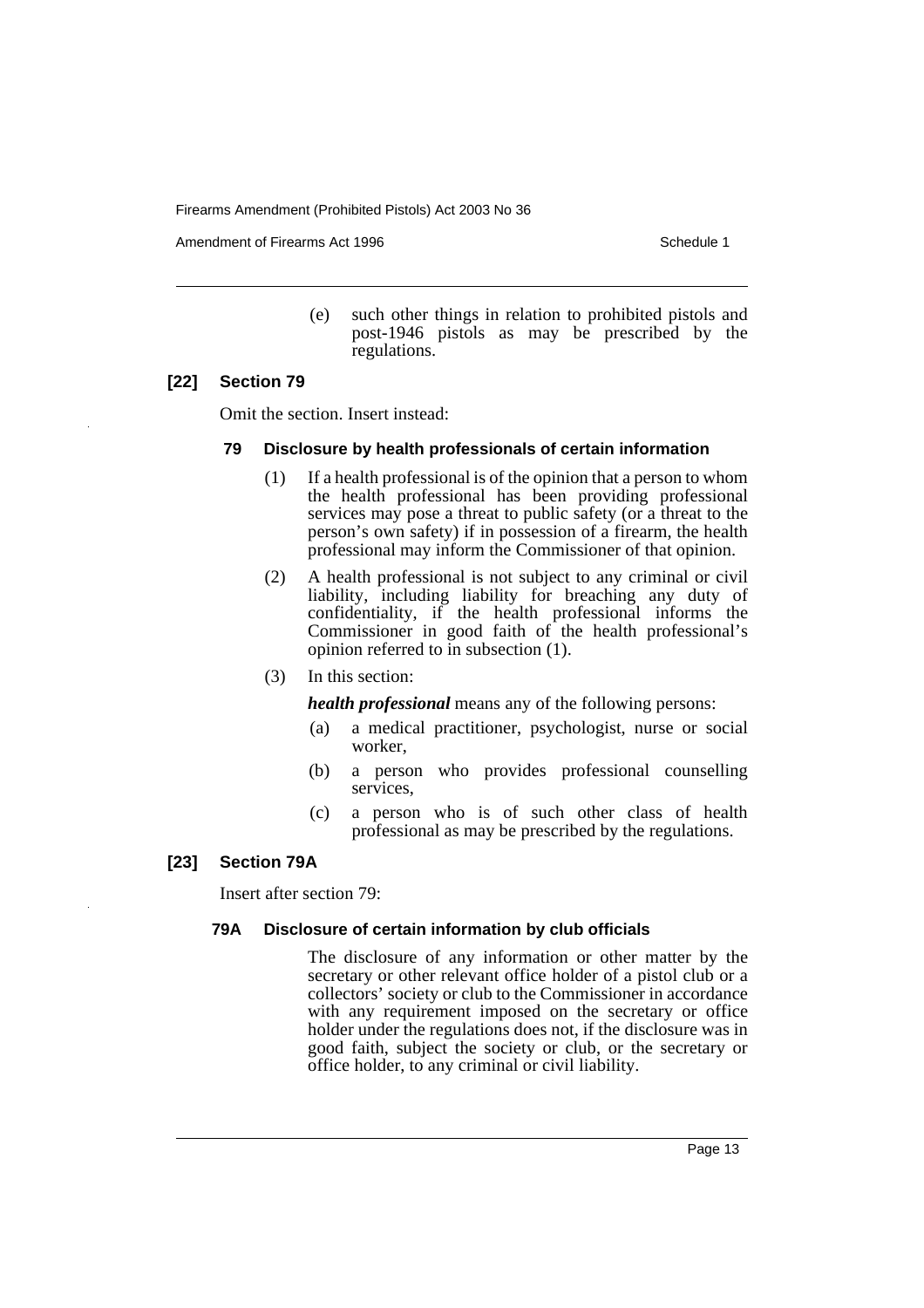Schedule 1 Amendment of Firearms Act 1996

## **[24] Section 82A**

Insert after section 82:

#### **82A Deceased estates**

- (1) The executor or administrator of an estate of a person:
	- (a) who has died, and
	- (b) who was authorised by a licence or permit to possess a firearm,

does not commit an offence under section 7 in respect of the possession of the firearm if the executor or administrator retains possession of the firearm for the purposes of disposing of it lawfully.

- (2) Any such executor or administrator must:
	- (a) notify the Commissioner of the death of the person who possessed the firearm as soon as practicable after the person's death, and
	- (b) while retaining possession of the firearm, comply with the same requirements as to the safe keeping of the firearm that would apply to a person who is authorised by a licence or permit to keep a firearm of that kind.

Maximum penalty: 50 penalty units.

- (3) Subsection (1) ceases to have effect in relation to any such executor or administrator:
	- (a) once the firearm is disposed of lawfully by the executor or administrator, or
	- (b) at the end of the period of 6 months immediately following the death of the person who was authorised to possess the firearm concerned,

whichever occurs first.

(4) Nothing in this section authorises the use of a firearm.

## **[25] Section 84 Proceedings for offences**

Insert "51E, 58 (2)," after "51D (1)," in section 84 (2).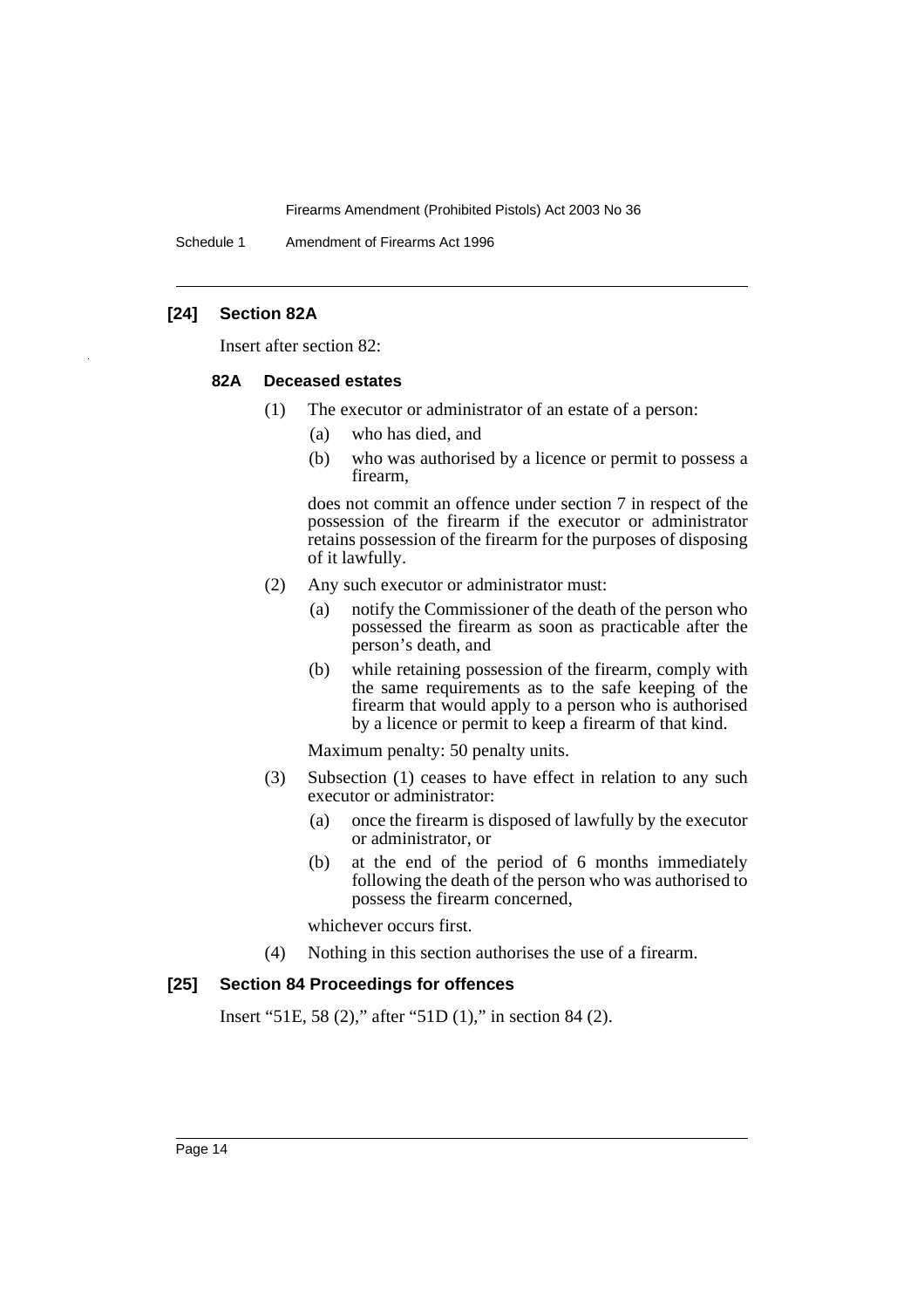Amendment of Firearms Act 1996 Schedule 1

## **[26] Section 88 Regulations**

Omit "prohibited firearms" from section 88 (2) (b).

Insert instead "pistols as provided by section 78".

## **[27] Section 88 (2) (b1)**

Omit the paragraph.

## **[28] Schedule 3 Savings and transitional provisions**

Insert after clause 1 (1) (c):

(d) the *Firearms Amendment (Prohibited Pistols) Act 2003*.

## **[29] Schedule 3, Part 5**

Insert after Part 4:

## **Part 5 Provisions consequent on enactment of Firearms Amendment (Prohibited Pistols) Act 2003**

## **19 Existing category H licences issued for sport/target shooting purposes**

- (1) A category H licence issued for the genuine reason of sport/target shooting and in force immediately before the commencement of this clause is taken to be a category H (sport/target shooting) licence.
- (2) Section 8 (as amended by the *Firearms Amendment (Prohibited Pistols) Act 2003*) extends to a category H licence in force immediately before the commencement of that amendment if the licence was issued for the genuine reason of sport/target shooting.
- (3) Without limiting subclause (1), if the holder of a category H licence issued for the genuine reason of sport/target shooting was, immediately before the commencement of this clause, authorised by that licence to possess and use a specialised target pistol within the meaning of section 16B, the holder is taken to have been issued with a special pistol licence (as referred to in that section) in respect of that pistol.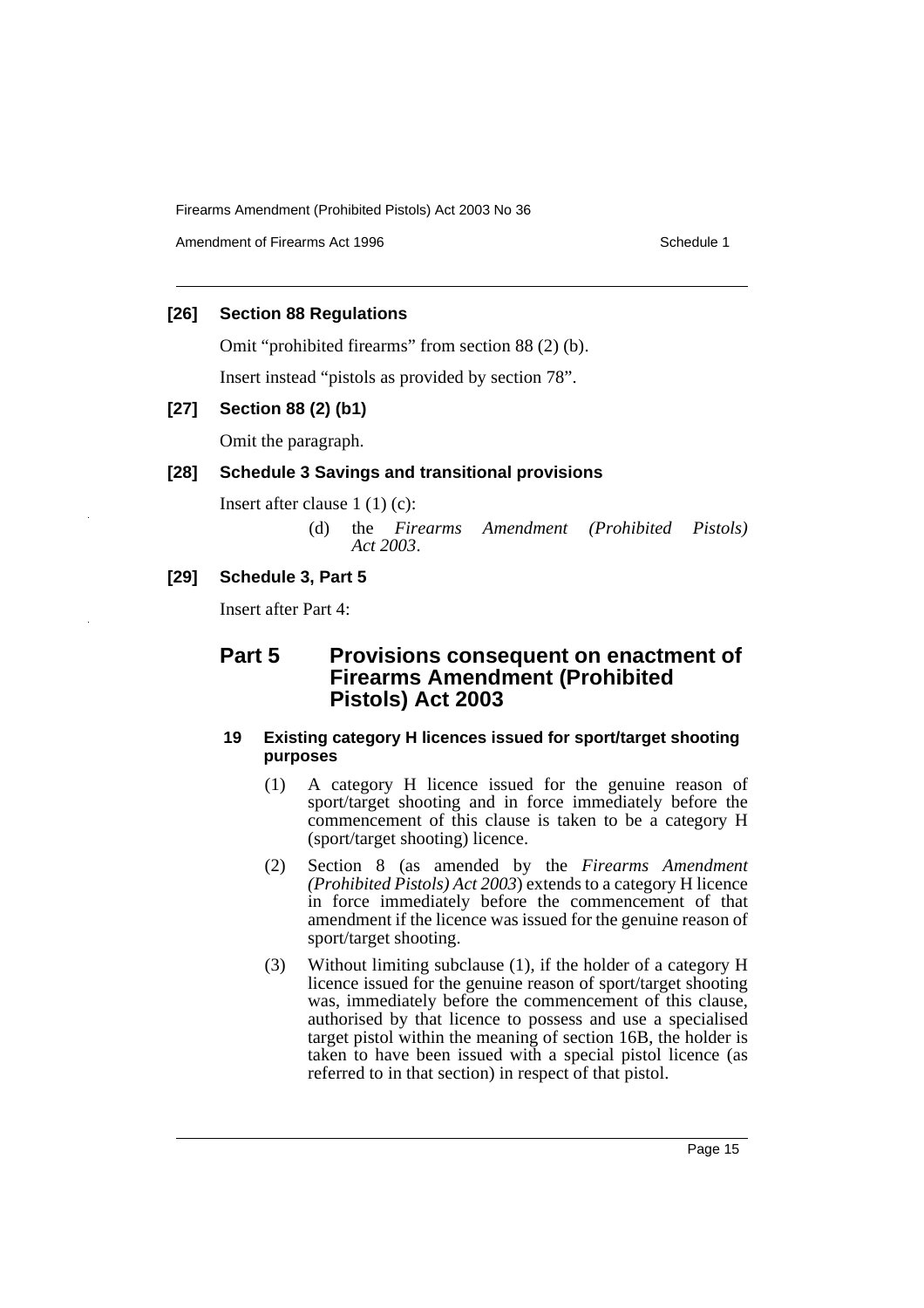Schedule 1 Amendment of Firearms Act 1996

#### **20 Existing firearms collector licences**

Section 20 (b) (as amended by the *Firearms Amendment (Prohibited Pistols) Act 2003*) extends to a firearms collector licence in force immediately before the commencement of this clause.

## **21 Temporary amnesty for possession of prohibited pistols and post-1946 pistols**

(1) In this clause and in clause 22:

*buyback period* means the period referred to in section 78 (as substituted by the *Firearms Amendment (Prohibited Pistols) Act 2003*).

- (2) A person who is the holder of a category H (sport/target shooting) licence does not commit an offence under section 7 in respect of the possession of a prohibited pistol acquired by the person before the buyback period.
- (3) Subclause (2) ceases to have effect in relation to any such person once:
	- (a) a police officer or other member of NSW Police makes a determination that the pistol is a prohibited pistol, or
	- (b) the buyback period ends,

whichever occurs first.

- (4) Subject to the regulations, a person who is the holder of a firearms collector licence does not commit an offence under section 7 in respect of the possession of a post-1946 pistol acquired by the person before the buyback period.
- (5) Subclause (4) ceases to have effect at the end of the buyback period.
- (6) Nothing in this clause authorises a person to use a prohibited pistol or post-1946 pistol.

## **22 Temporary amnesty for possession of pistols fitted with magazines of more than 10 round capacity**

(1) This clause applies to a pistol fitted with a magazine that has a capacity of more than 10 rounds.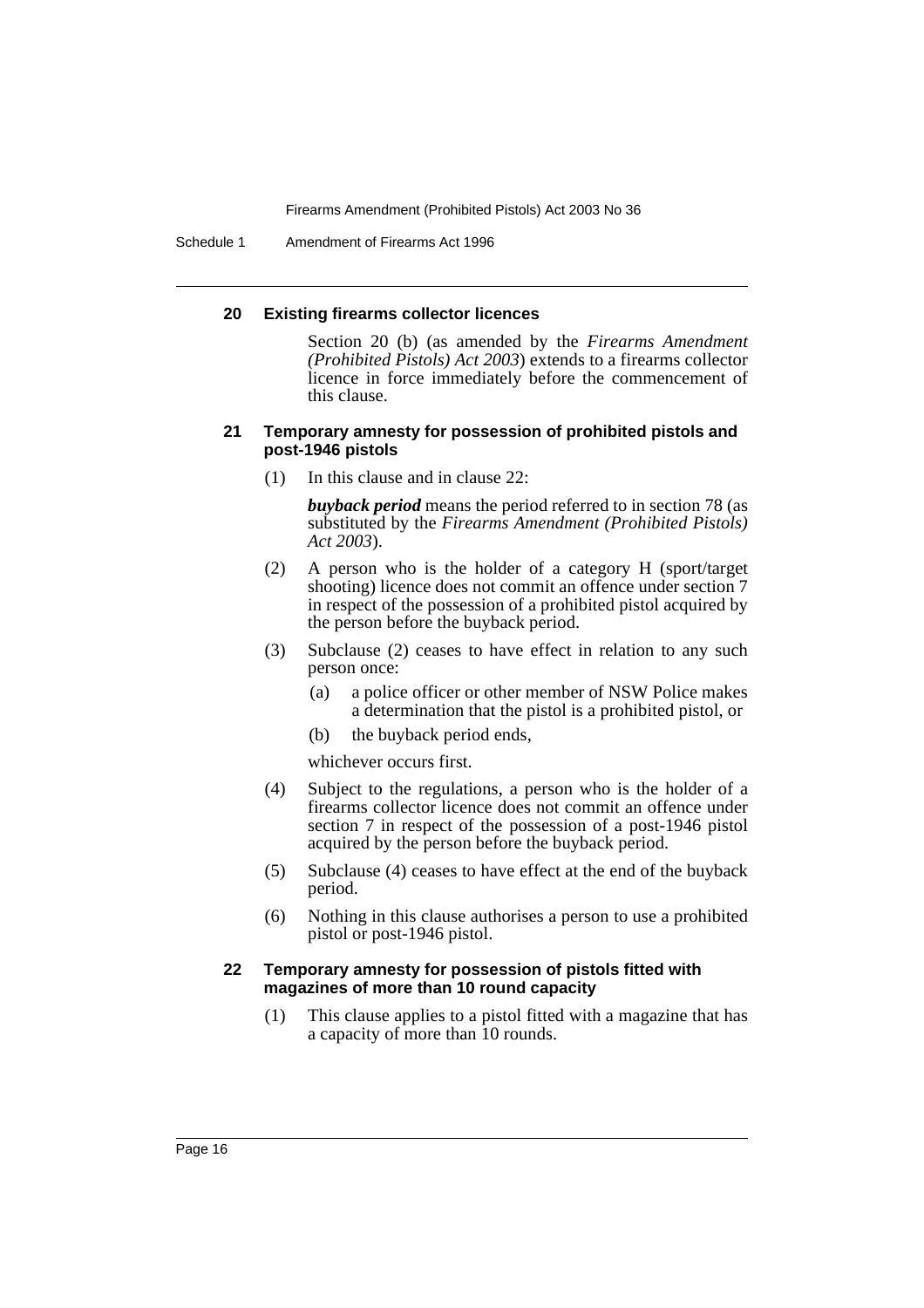Amendment of Firearms Act 1996 Schedule 1

- (2) A person who is the holder of a category H (sport/target shooting) licence does not, during the buyback period, commit an offence under section 51E (as inserted by the *Firearms Amendment (Prohibited Pistols) Act 2003*) in respect of the possession of a pistol to which this clause applies that was acquired by the person before the buyback period.
- (3) Nothing in this clause authorises a person to use a pistol to which this clause applies.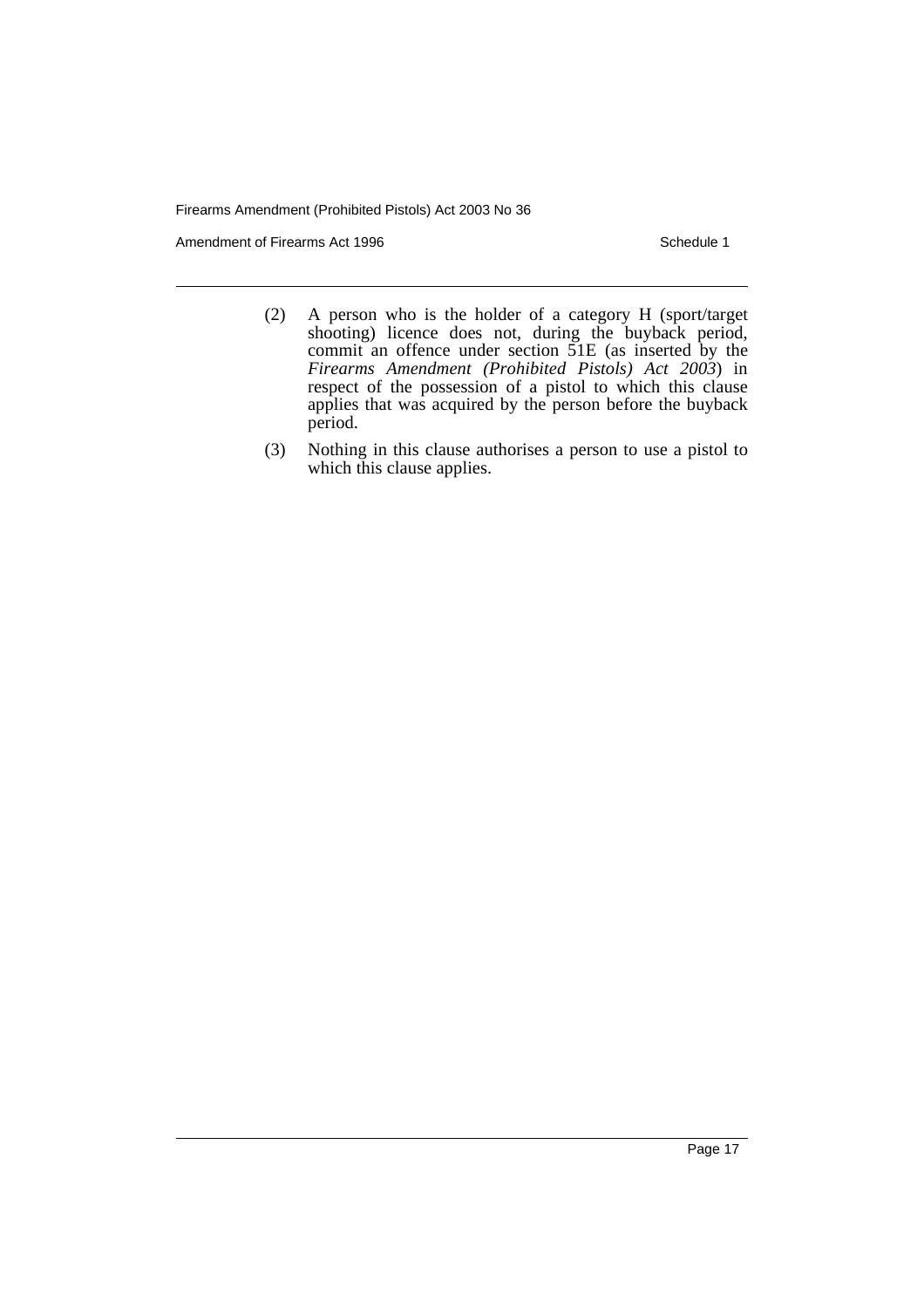Schedule 2 Amendment of Firearms (General) Regulation 1997

## <span id="page-19-0"></span>**Schedule 2 Amendment of Firearms (General) Regulation 1997**

(Section 4)

#### **[1] Clause 59A**

Insert after clause 59:

## **59A Permit for high calibre pistols used in specially approved shooting competitions**

- (1) This clause applies to any pistol with a calibre of more than .38 inch (but not more than .45 inch) but that is not otherwise a prohibited pistol.
- (2) The Commissioner may, on application by a person who is the holder of a category H (sport/target shooting) licence (other than a probationary pistol licence), issue a permit authorising the person to possess and use a pistol to which this clause applies for the purposes only of participating in such classes of specialised shooting competitions as may be approved.
- (3) The Commissioner must not issue a permit to a person under this clause unless the pistol shooting club in respect of which the person's genuine reason for having the category H (sport/target shooting) licence has been established has certified to the Commissioner that the pistol to which the permit relates is required by the person to participate in any such specialised shooting competition.
- (4) In accordance with section 30 (3) of the Act, a permit under this clause:
	- (a) is subject to such conditions as the Commissioner thinks fit to impose, and
	- (b) remains in force for such period as the Commissioner determines at the time the permit is issued (unless it is sooner surrendered or revoked or otherwise ceases to be in force).

## **[2] Clause 77 Definitions**

Insert in alphabetical order:

*pistol club* means a shooting club that conducts or organises approved pistol shooting competitions.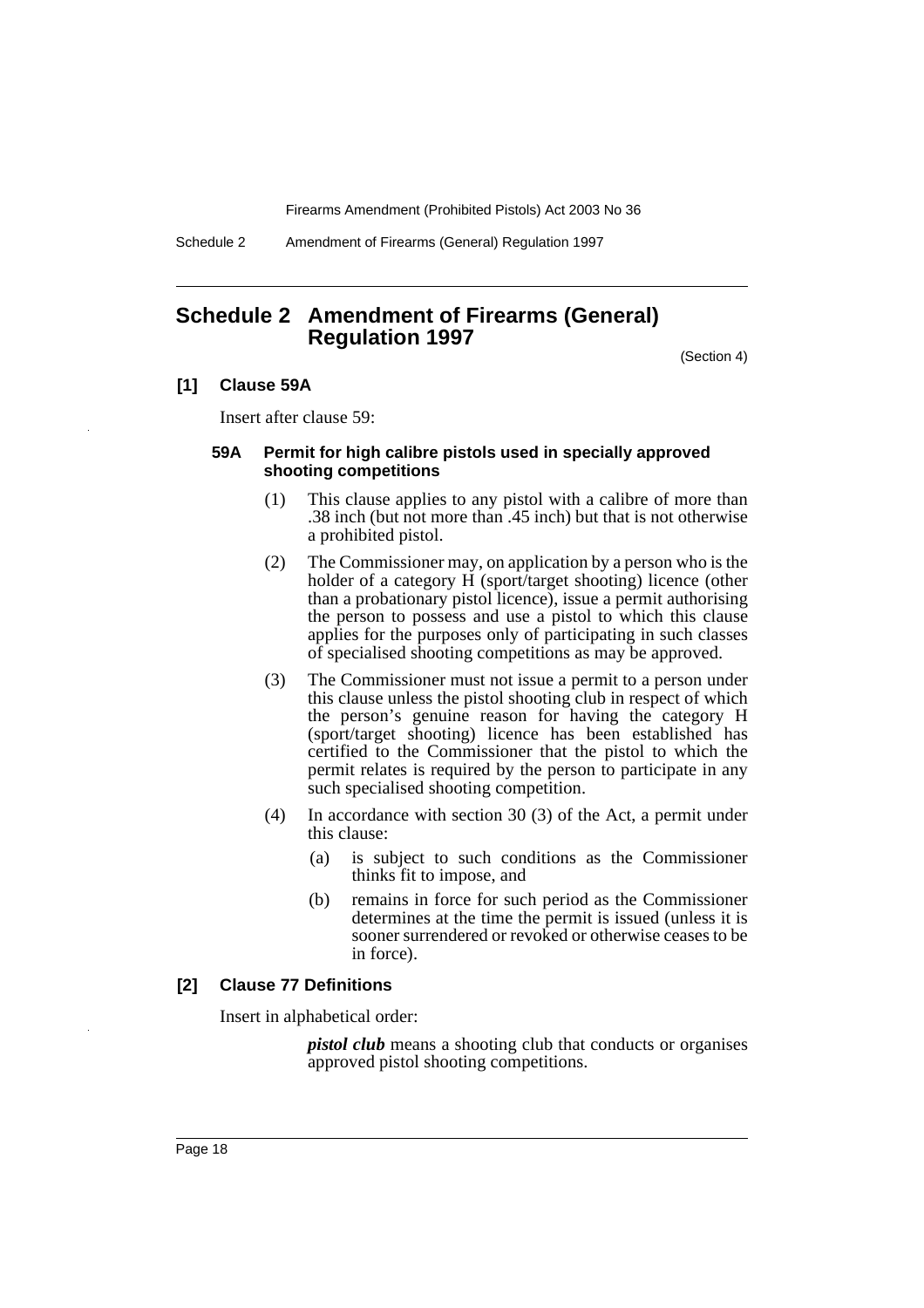Amendment of Firearms (General) Regulation 1997 Schedule 2

## **[3] Clause 80 Conditions of approval of club**

Omit "the club membership requirements under clause 81 (1)" from clause 80 (2) (b).

Insert instead "the requirements specified in clause 81".

## **[4] Clauses 80A and 80B**

Insert after clause 80:

#### **80A Special conditions relating to pistol clubs**

Without limiting the conditions to which the approval of a pistol club may be subject, any such approval is subject to the following conditions:

- (a) the club must not admit a person (*the applicant*) as a member unless:
	- (i) the applicant has submitted 2 character references from persons who are of or above the age of 18 and who have known the applicant for at least 2 years, and
	- (ii) the secretary or other relevant office holder of the club is satisfied that the applicant has submitted the name of any other approved pistol club or shooting club of which the applicant is a member,
- (b) if the club cancels or suspends the membership of any member, the secretary or other relevant office holder must, within 7 days of the cancellation or suspension, notify the Commissioner that the person's membership has been cancelled or suspended and advise the Commissioner of the reasons for the cancellation or suspension,
- (c) the club must ensure that a person whose catgeory H (sport/target shooting) licence has been revoked or suspended does not, while the revocation or suspension remains in force, use a pistol on any shooting range or other premises of the club,
- (d) if the secretary or other relevant office holder of an approved pistol club is of the opinion that any person who is a member of the club, or who has applied to be a member of the club, may pose a threat to public safety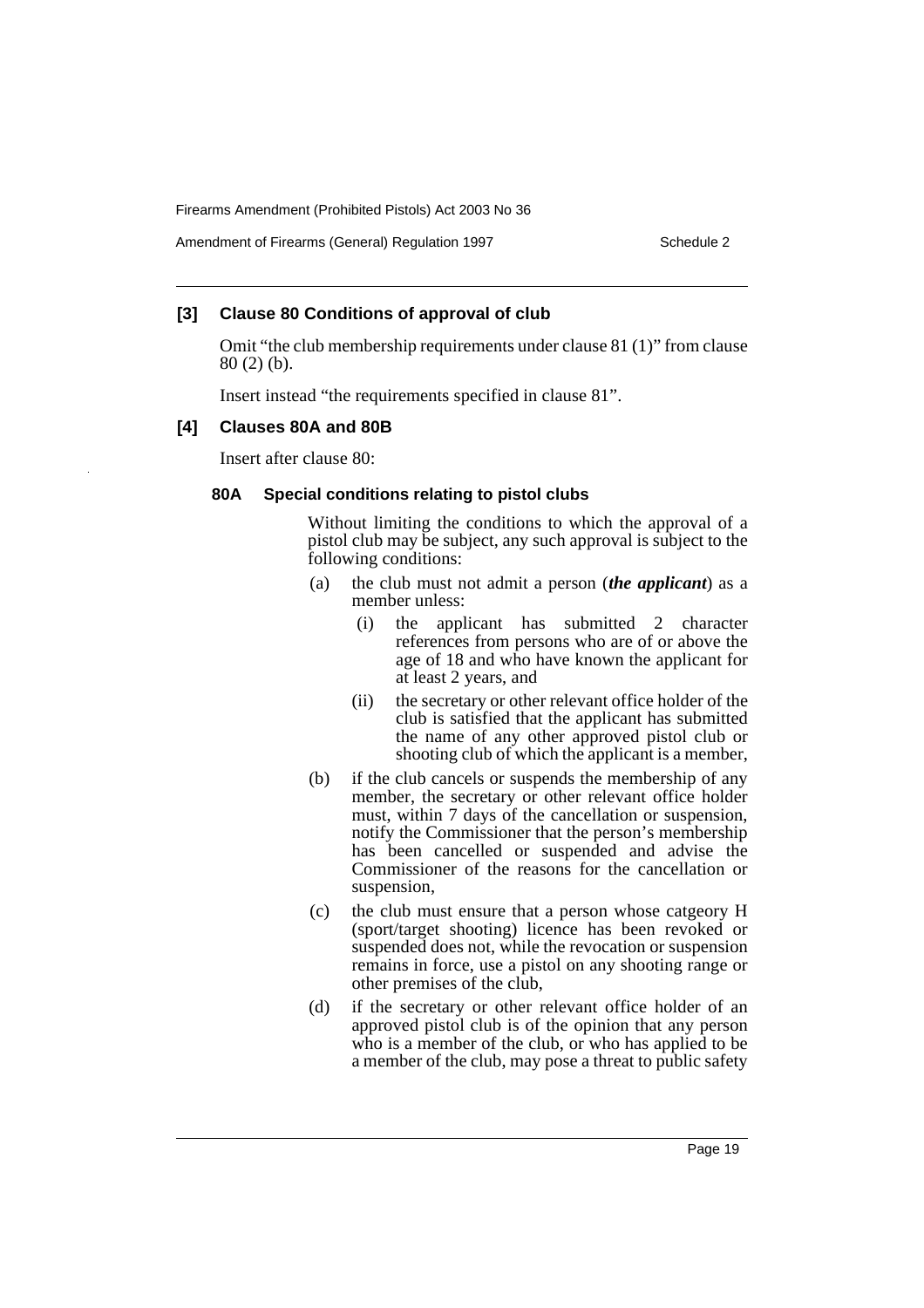Schedule 2 Amendment of Firearms (General) Regulation 1997

(or a threat to the person's own safety) if in possession of a firearm, the secretary or office holder must inform the Commissioner of that opinion.

### **80B Special conditions relating to collectors' societies and clubs**

Without limiting the conditions to which the approval of a collectors' society or club may be subject, any such approval is subject to the following conditions:

- (a) if the society or club cancels or suspends the membership of any member who is the holder of a licence or permit, the secretary or other relevant office holder must, within 7 days of the cancellation or suspension, notify the Commissioner that the person's membership has been cancelled or suspended and advise the Commissioner of the reasons for the cancellation or suspension,
- (b) if the secretary or other relevant office holder of the society or club is of the opinion that any person who is a member of the society or club, or who has applied to be a member of the society or club, is not a fit and proper person to be in possession of a firearm, the secretary or office holder must inform the Commissioner of that opinion.

## **[5] Clause 81 Participation requirements for club members**

Omit clause 81 (1) (a). Insert instead:

- (a) in the case of an approved pistol club—the person must, over each period of 12 months that the licence is in force:
	- (i) participate in at least 6 club organised competitive shooting matches that are held at the club's shooting range, and
	- (ii) for each different kind of pistol that the person possesses for different shooting events, undertake at least 4 club organised shoots,

## **[6] Clause 81 (2)**

Omit "any such requirement".

Insert instead "the requirements under this clause".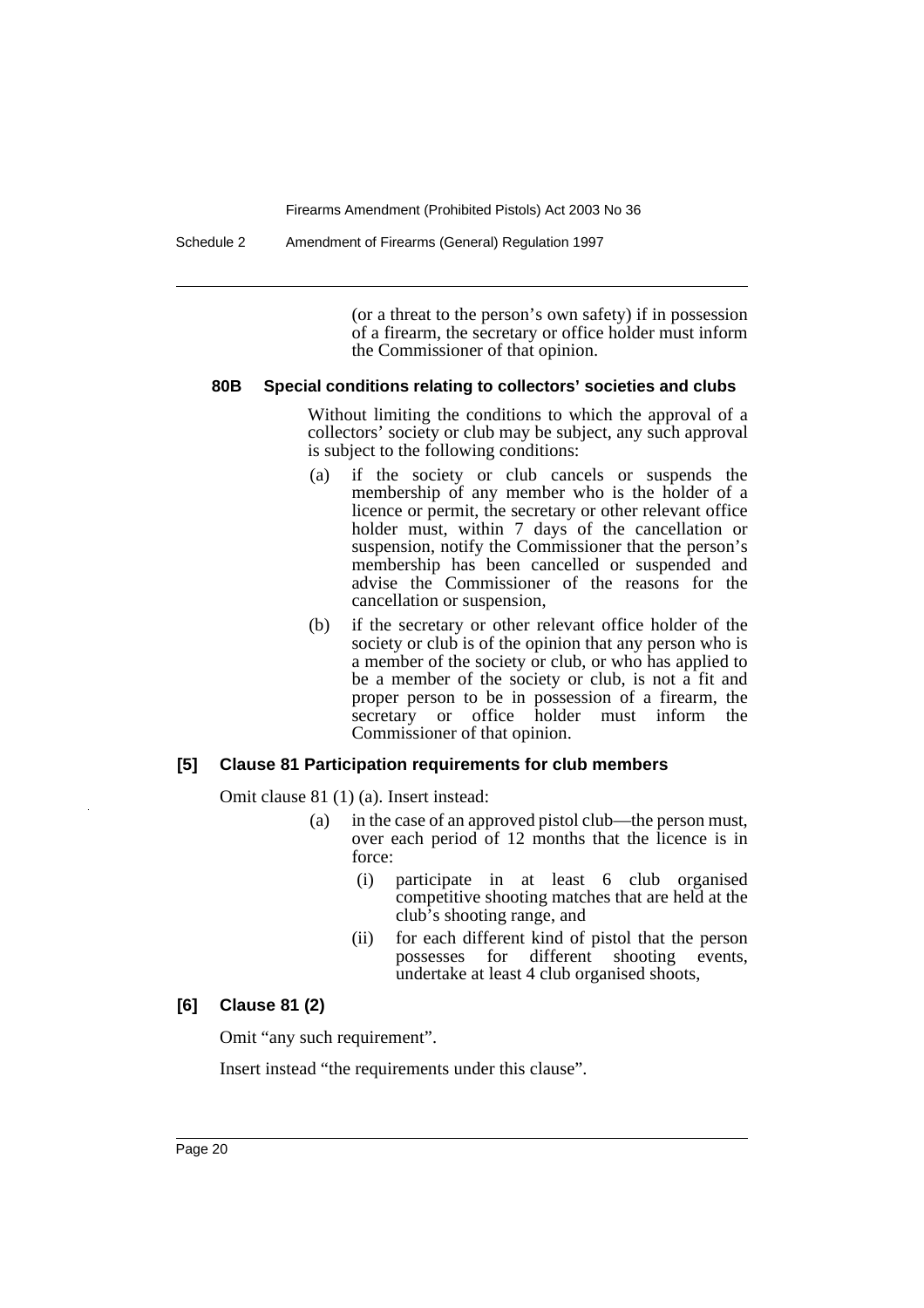Amendment of Firearms (General) Regulation 1997 Schedule 2

## **[7] Clause 83**

Insert after clause 82:

## **83 Disclosure of information by Commissioner**

- (1) The Commissioner is, in relation to an application for membership of an approved club, authorised to disclose to the secretary or other relevant office holder of the club any information as to the following:
	- (a) the pistols that are held by the applicant,
	- (b) any other approved pistol club of which the applicant is a member,
	- (c) any other information that, in the opinion of the Commissioner, is relevant to the person's application for membership of the approved club.
- (2) In this clause:

*approved club* means an approved pistol club or an approved collectors' society or club.

## **[8] Clause 84 Fees**

Insert after clause 84 (1) (c):

(c1) application fee for a probationary pistol licence—\$100,

## **[9] Clause 97 Disclosure by health practitioners of certain information**

Omit the clause.

## **[10] Clause 111 Exemption for certain firearms manufactured before 1900**

Omit clause 111 (1). Insert instead:

- (1) This clause applies to any firearm manufactured before 1900 that:
	- (a) in the case of a firearm other than a pistol—is not capable of discharging breech-loaded metallic cartridges or is a firearm for which ammunition is not, in the opinion of the Commissioner, commercially available, or
	- (b) is a pre-percussion pistol.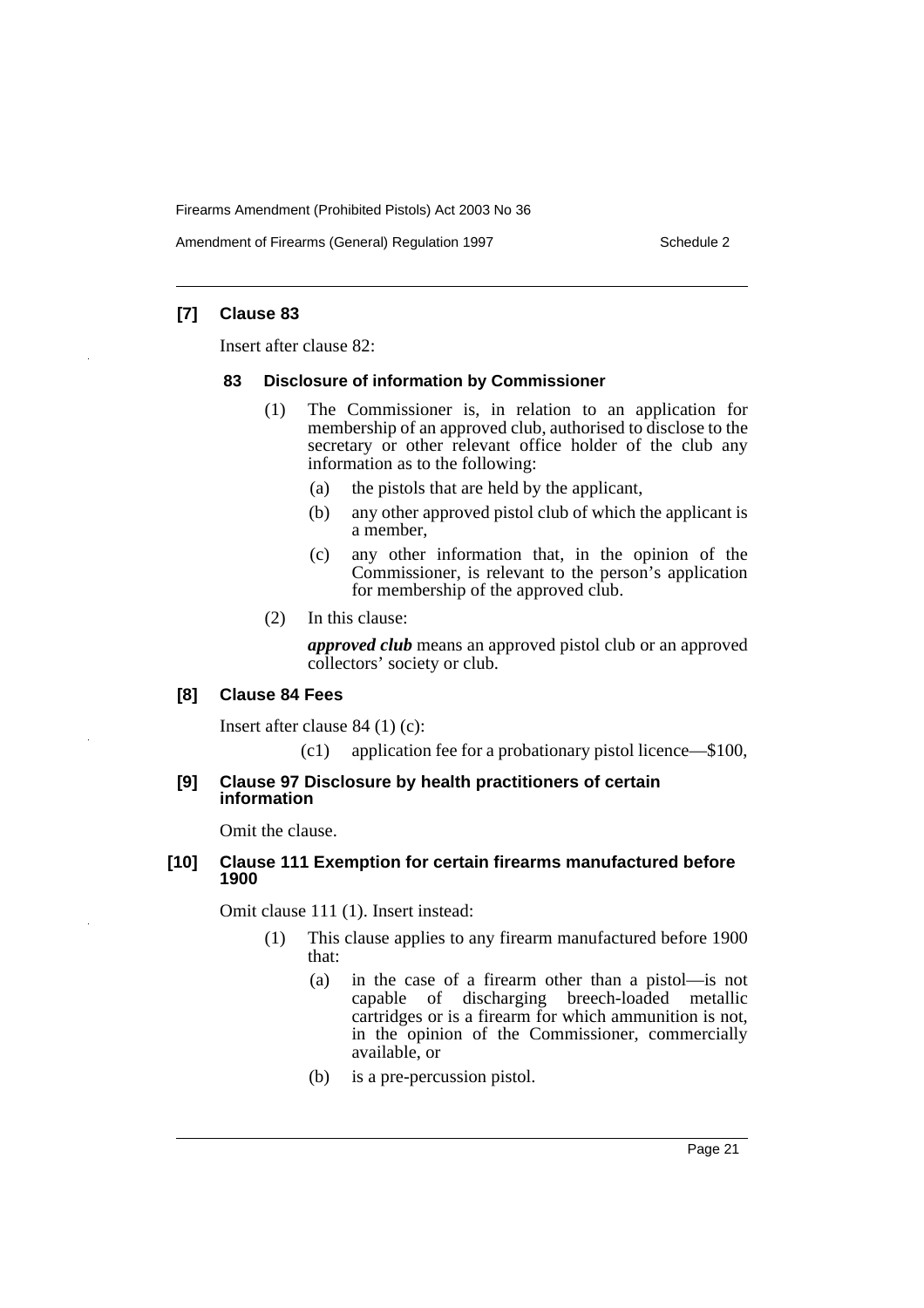Schedule 2 Amendment of Firearms (General) Regulation 1997

## **[11] Clause 111 (5)**

Insert after clause 111 (4):

(5) In subclause (1):

*pre-percussion pistol* means a muzzle loading pistol (including a percussion lock pistol that is muzzle loading) that uses black powder to propel a projectile, but does not include any breech loading pistol with a rotating cylinder or any other breech loading pistol that accepts metallic cartridges.

## **[12] Clause 120**

Insert after clause 119:

#### **120 Temporary general amnesty for illegally held firearms that are surrendered to the police**

(1) In this clause:

*general amnesty period* means the period starting on the commencement of this clause and ending 6 months later.

- (2) A person is, during the general amnesty period, exempt from the requirement under the Act to hold a licence or permit authorising possession of a firearm if the person:
	- (a) is surrendering the firearm to a member of NSW Police in accordance with such directions as are issued by the Commissioner, or
	- (b) is proceeding to a police station (or other nominated place) for the purpose of surrendering the firearm.
- (3) Nothing in this clause authorises the use of a firearm.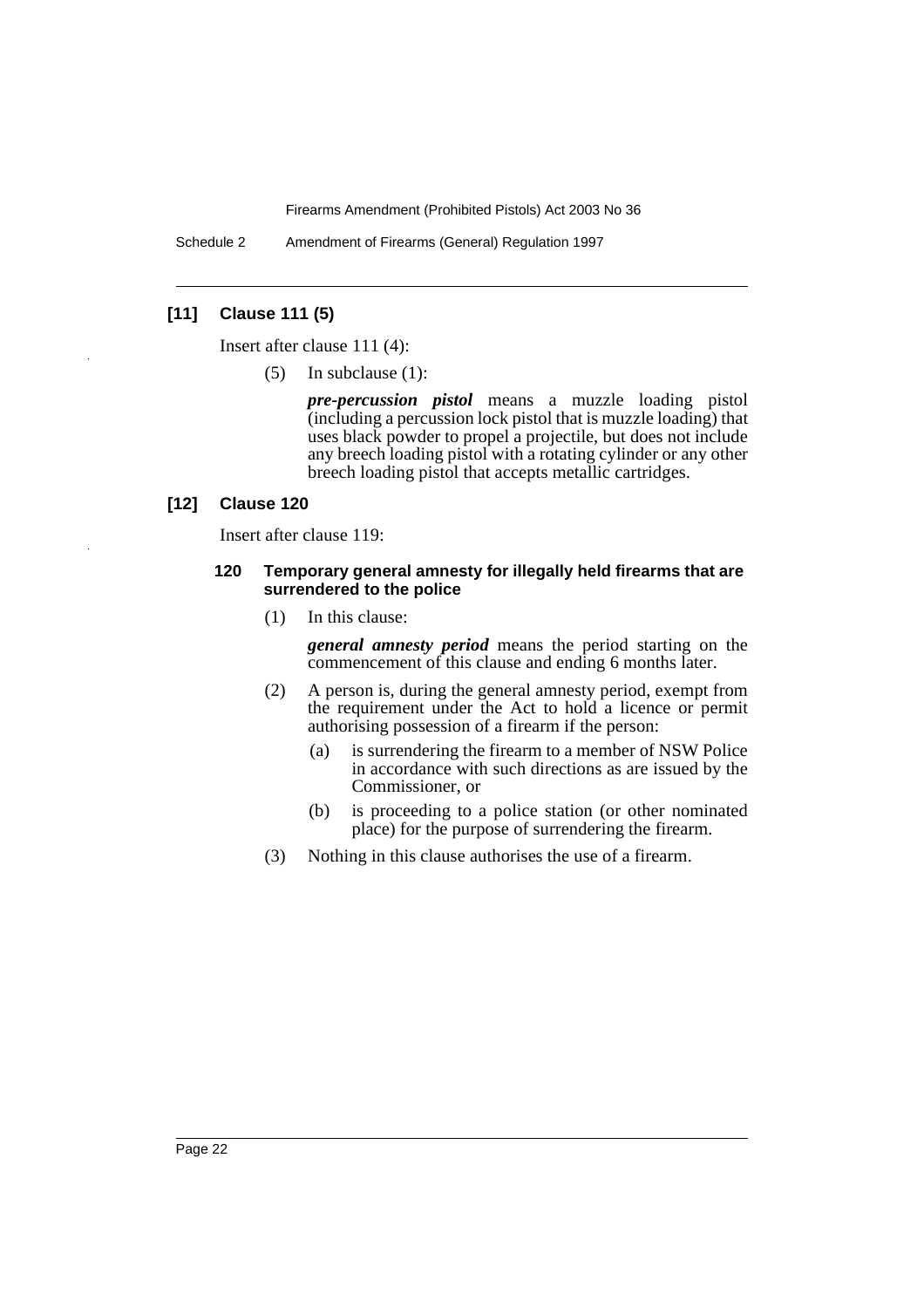Amendment of other legislation Schedule 3

# <span id="page-24-0"></span>**Schedule 3 Amendment of other legislation**

(Section 5)

## **3.1 Criminal Procedure Act 1986 No 209**

## **[1] Section 268 Maximum penalties for Table 2 offences**

Insert "51E, 58 (2)," after "51D (1)," in section 268 (2) (e1) (as renumbered by Schedule 1 [84] to the *Criminal Procedure Amendment (Justices and Local Courts) Act 2001*).

## **[2] Schedule 1 Indictable offences triable summarily**

Insert "51E, 58 (2)," after "51D (1)," in clause 7 of Table 2.

## **3.2 Weapons Prohibition Act 1998 No 127**

## **[1] Schedule 1 Prohibited weapons**

Insert at the end of clause  $4(4)(d)$ :

, or

(e) a pistol magazine with a capacity of more than 10 rounds.

## **[2] Schedule 2 Savings and transitional provisions**

Omit "this Act." from clause 1 (1). Insert instead:

the following Acts:

this Act

*Firearms Amendment (Prohibited Pistols) Act 2003*, to the extent that it amends this Act

## **[3] Schedule 2, clause 1 (2)**

Omit "this Act". Insert instead "the Act concerned".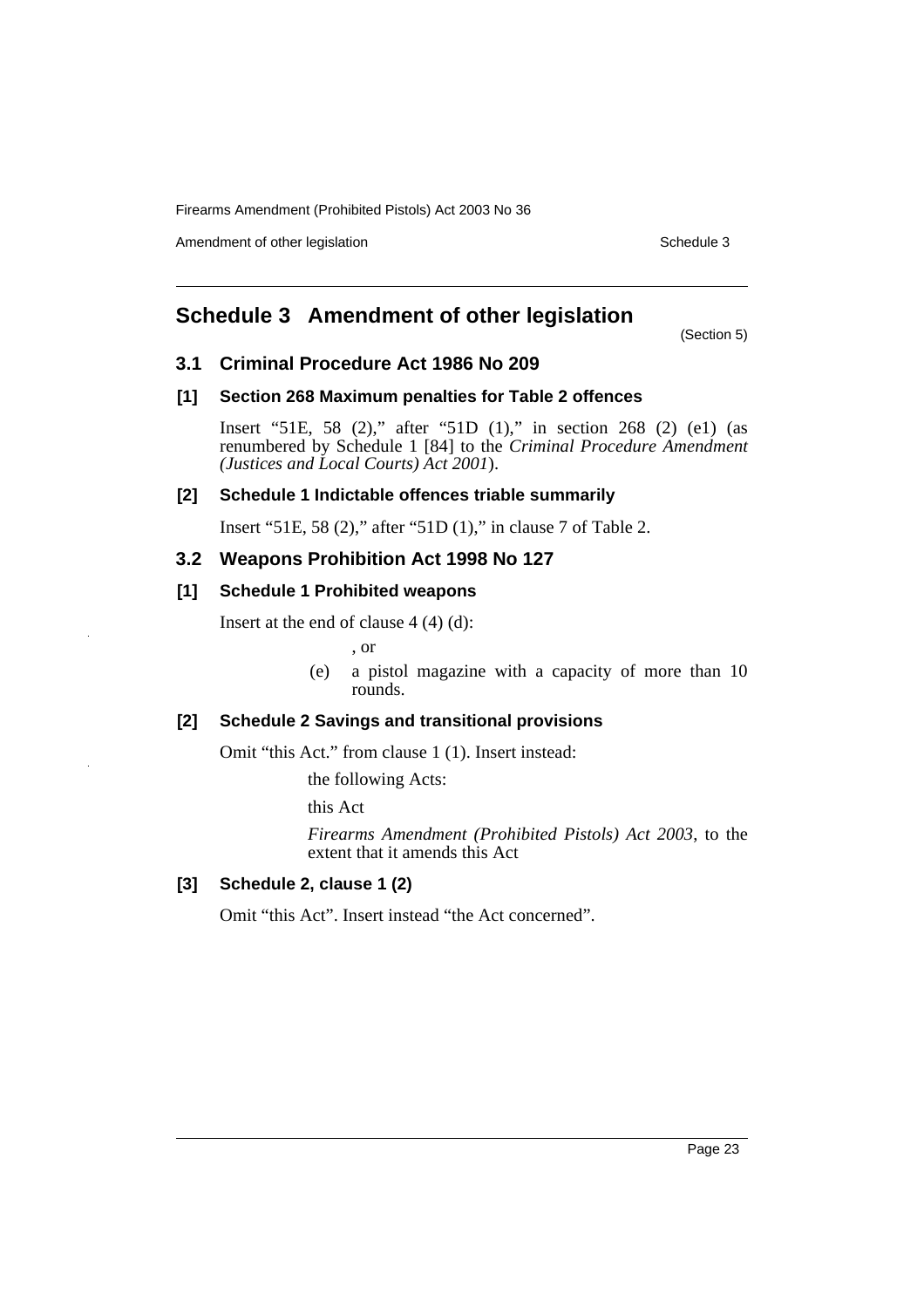Schedule 3 Amendment of other legislation

## **[4] Schedule 2, Part 3**

Insert after Part 2:

# **Part 3 Provisions consequent on enactment of Firearms Amendment (Prohibited Pistols) Act 2003**

## **8 Amnesty for pistol magazines with a capacity of more than 10 rounds**

- (1) This clause applies to a prohibited weapon referred to in clause 4 (4) (e) of Schedule 1.
- (2) A person who is the holder of a category H (sport/target shooting) licence under the *Firearms Act 1996* does not commit an offence under section 7 of this Act in respect of the possession of a prohibited weapon to which this clause applies acquired by the person before the buyback period.
- (3) Subclause (2) ceases to have effect in relation to any such person once the buyback period ends.
- (4) Nothing in this clause authorises a person to use a prohibited weapon to which this clause applies (including fitting the prohibited weapon to a pistol).
- (5) In this clause:

*buyback period* has the same meaning as in section 78 of the *Firearms Act 1996* (as substituted by the *Firearms Amendment (Prohibited Pistols) Act 2003*.

## **3.3 Weapons Prohibition Regulation 1999**

## **[1] Schedule 1 Persons exempt from requirement for permit**

Omit "clause 4 (4)" from clause 4. Insert instead "clause 4 (4) (a)–(d)".

## **[2] Schedule 1, clause 4 Possession and use of firearm magazines by certain persons**

Insert at the end of the clause:

(2) The holder of a category H licence under the *Firearms Act 1996* issued for the genuine reason of business or employment is exempt from the requirement under the Act for a permit to